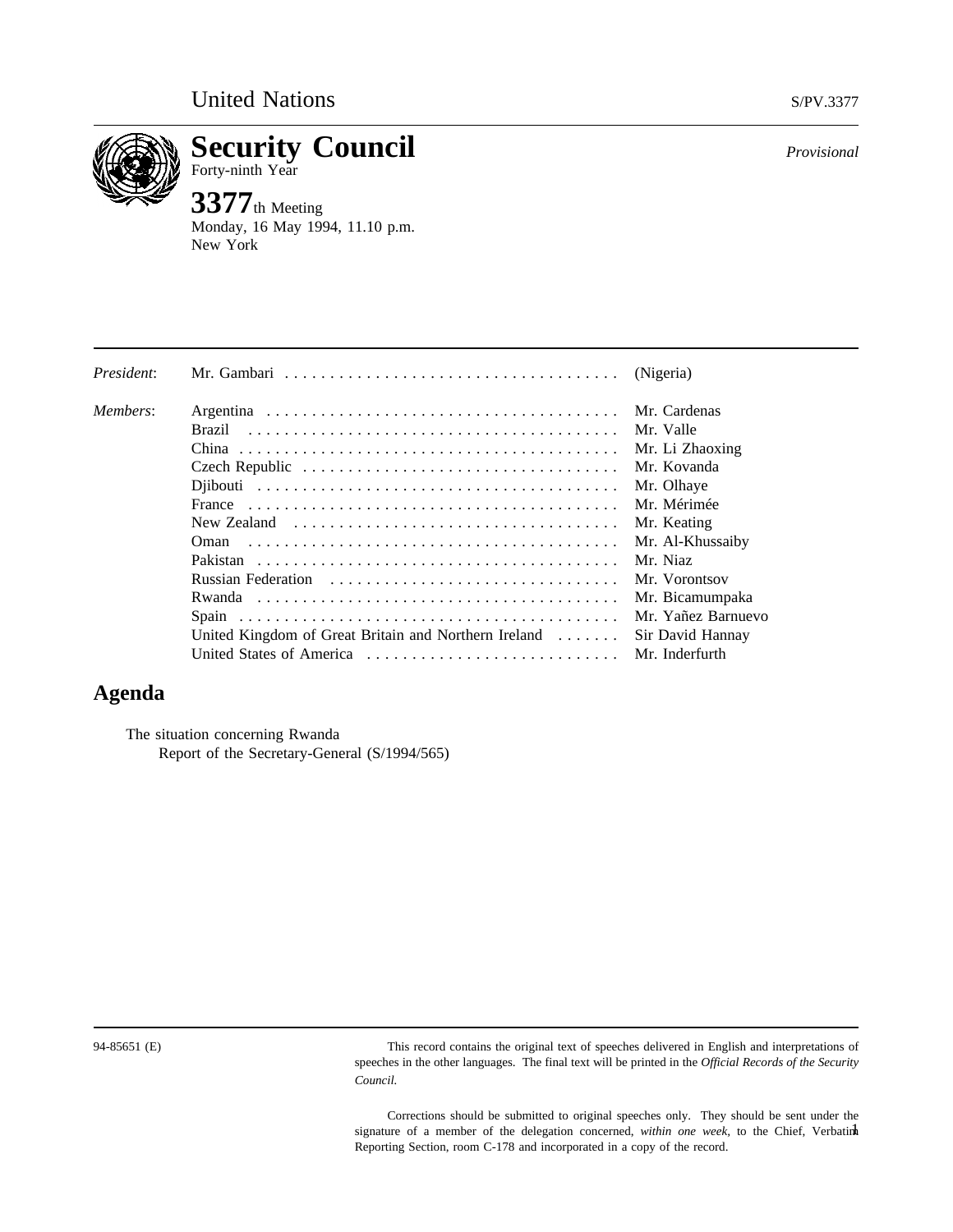*The meeting was called to order at 12.05 a.m.*

#### **Adoption of the agenda**

*The agenda was adopted.*

### **The situation concerning Rwanda. Report of the Secretary-General (S/1994/565)**

**The President:** The Security Council will now begin its consideration of the item on the agenda. The Security Council is meeting in accordance with the understanding reached in its prior consultations.

Members of the Council have before them the report of the Secretary-General on the situation in Rwanda, document S/1994/565.

Members of the Council also have before them document S/1994/571, which contains the text of a draft resolution submitted by the Czech Republic, France, the Russian Federation, Spain, the United Kingdom of Great Britain and Northern Ireland and the United States of America. I should like to draw the attention of the members of the Council to the following revisions to be made to the text of the draft resolution contained in document S/1994/571, in its provisional form: Operative paragraph 7 should now read as follows:

"Further requests the Secretary-General to report as soon as possible on the next phase of UNAMIR's deployment, including inter alia on the cooperation of the parties, progress towards a cease-fire, availability of resources and the proposed duration of the mandate, for further review and action, as required, by the Council".

I should like to draw the attention of the members of the Council to the following other documents:

- S/1994/527,letter dated 2 May 1994 from the Chargé d'affaires ad interim of the Permanent Mission of the United Republic of Tanzania to the United Nations addressed to the President of the Security Council; S/1994/552, letter dated 9 May 1994 from the representatives of Uganda and the United States of America to the United Nations addressed to the President of the Security Council; S/1994/553, letter dated 10 May 1994 from the Chargé d'affaires ad interim of the Permanent Mission of Uganda to the United Nations addressed to the President of the Security Council; and S/1994/562, letter dated 12 May 1994 from the Permanent Representative of Burkina Faso to the United Nations addressed to the President of the Security Council.

A separate vote on section B of the draft resolution contained in document S/1994/571 has been requested. Unless I hear any objection, I shall first put section B of the draft resolution to the vote.

There being no objection, it is so decided.

Thereafter, I shall put the rest of the draft resolution contained in document S/1994/571 to the vote.

Unless I hear any objection, I shall proceed accordingly.

There being no objection, it is so decided.

I shall first call on those members of the Council who wish to make statements before the voting.

**Mr. Bicamumpaka** (Rwanda) *(interpretation from French*): First of all, Sir, I should like to congratulate you on your assuming the presidency of the Council for the month of May and on your admirable handling of our work. It is an honour for me to be able to address this august body, which bears the heavy burden of watching over the destiny of the world to preserve it from the catastrophes of war.

I speak to you in order to invite you to look more deeply into the tragic events that are currently besetting my country, Rwanda. Many people learned of these events as they happened, unaware of their historical background and origin, or of the motives behind them. However, many have asked why there was so much hatred and cruelty. Some would answer naively that it was the fault of the Rwandese army or of the Rwandese Government. Yet the actual reality is different, more complex, less easy to grasp from the outside. It is deeply rooted in the subconscious of every Rwandese and in the collective memory of an entire people.

The Rwandese tragedy derives from the age-old history of the nation of Rwanda. The hatred that is erupting now was forged over four centuries of cruel and ruthless domination of the Hutu majority by the haughty and domineering Tutsi minority. The hatred was cultivated by four centuries of cultural indoctrination designed to bring about the mental enslavement of an entire people. But too much hatred and too much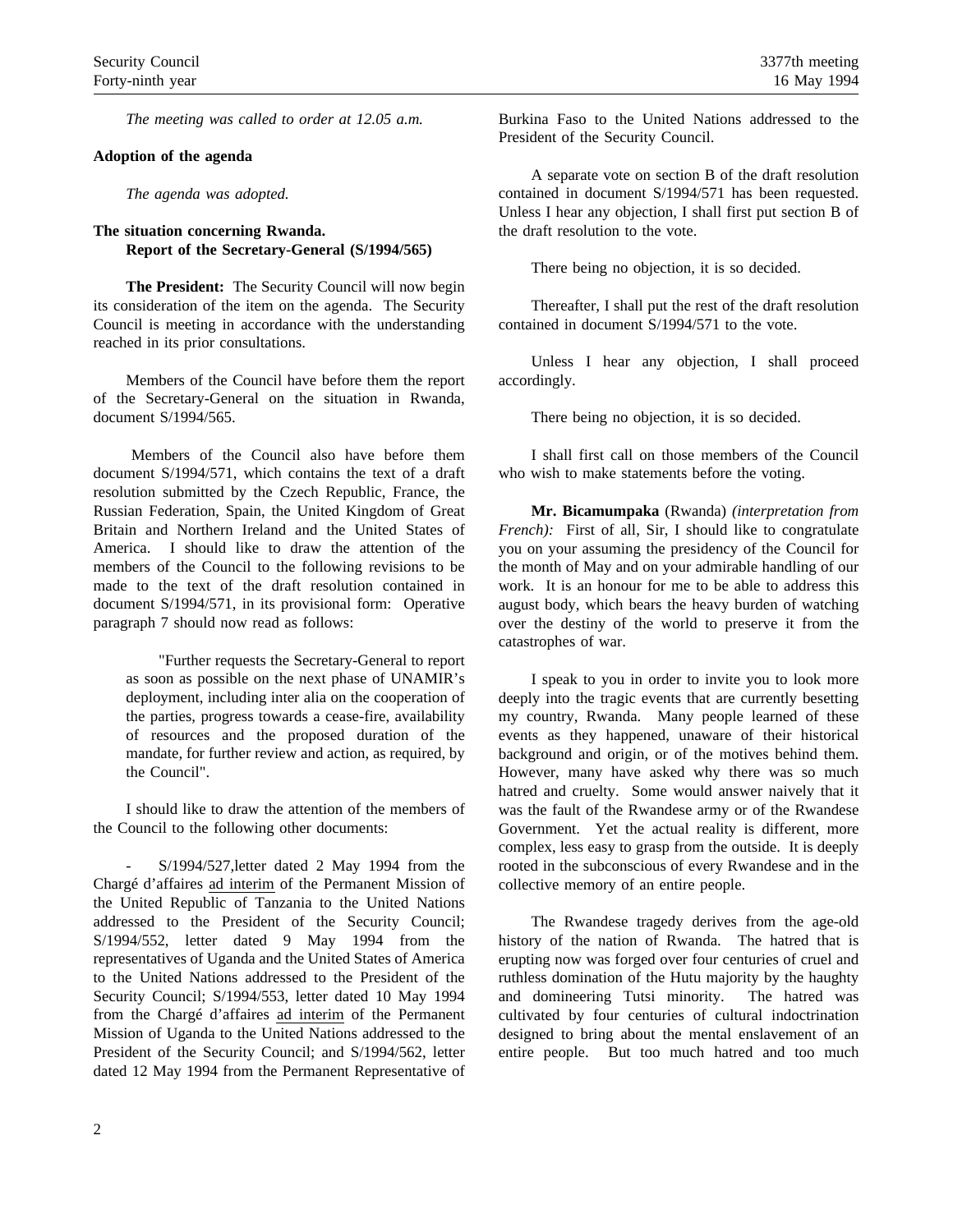contempt, too much enslavement, inevitably bring rebellion.

That is what happened in Rwanda in 1959, when the Hutu overthrew the feudal monarchy and replaced it with a democratic republic.

The feudal lords did not accept the verdict of history and of the ballot box. But the result of the referendum organized in September 1961 by the United Nations was beyond doubt: no more monarchy in Rwanda, but rather a democratic republic. That was and remains the will of the people of Rwanda.

The feudal lords preferred exile to being governed by the former commoners, the children of slaves. They chose exile and counter-revolution. From 1962 to 1967, Rwanda had therefore to cope with interminable wars fomented in particular by Uganda. There were many innocent victims, either assassinated directly by the invaders or in reprisal by the Hutu population against the Tutsi who had remained in the country.

Several years of tranquility passed. Some said that ethnic hatred had died down, that national reconciliation had been achieved. Deep friendships developed between the Hutu and Tutsi peasants and among the elites on both sides, and mixed marriages were celebrated, many modest but some with great ceremony.

The illusion was perfect, but it was still only an illusion, for then came the invasion of 1 October 1990, fomented by the Chiefs of Staff of President Yoweri Kaguta Museveni of Uganda. The wound that we thought had healed was reopened.

Many lost their lives simply because they were Hutu. The invaders, the Rwandese Patriotic Front (RPF), had taken the name Inkotanyi, that is, implacable killers - an expression taken from one of the 19th-century royal militias notorious for its cruelty. They destroyed everything that could symbolize republican power - roads, bridges, clinics, hospitals, schools and so on.

And yet, they claim to have taken up arms in order to restore democracy and the prosperity of Rwanda. What kind of democracy accepts the systematic killing of its people? What democracy can tolerate the forced displacement of more than a million people?

Fortunately, the army and the Rwandese people together were able to stop the revenge-seeking invaders, despite the strong-arm intervention of the Ugandan soldiers, whose notorious Simba battalion was disgraced in the attempt to take the town of Ruhengeri in north-west Rwanda, only 25 kilometres from the frontier with Uganda.

The invaders were forced to negotiate because they were unable to attain their objective of seizing power in Kigali in under three days, the target they had set for themselves.

Here I would like to pay tribute to the tireless efforts of the Secretary-General of the United Nations, Mr. Boutros Boutros-Ghali, and the outstanding work of his Special Representative in Kigali, to restore peace to Rwanda.

I would also pay a well-deserved tribute to Mr. Ali Hassan Mwinyi, President of the United Republic of Tanzania who, with his wisdom and far-sightedness, was able, as facilitator, to ensure the successful outcome of the Arusha negotiations.

I take the opportunity of commending the tireless efforts of the Organization of African Unity which, working with successive Presidents and the Secretary-General, has made intense diplomatic efforts to restore peace to Rwanda.

Our thanks go to Marshal Mobutu Sese Seko, President of the Republic of Zaire, the first mediator to be able to bring together the fraternal enemies so that they could agree on a cease-fire, which was concluded at Nsele-Kinshasa on 29 March 1991.

Finally, I should like to thank all the observers at the negotiations, who spared no effort to get the two parties to sign the Arusha Peace Accords.

The people of Rwanda, and particularly those displaced in the fighting, had legitimate hopes for those agreements. Everybody came together in saying: long live peace in Rwanda.

But alas, how disappointed we were when the moment came to implement the Accords, which had been negotiated with such difficulty. The Rwandese Patriotic Front, the political organ of the invaders, showed its true colours. It wanted power during the transitional period, and at any price.

Indeed, the transitional period was to determine the political future of Rwanda. It was during that period that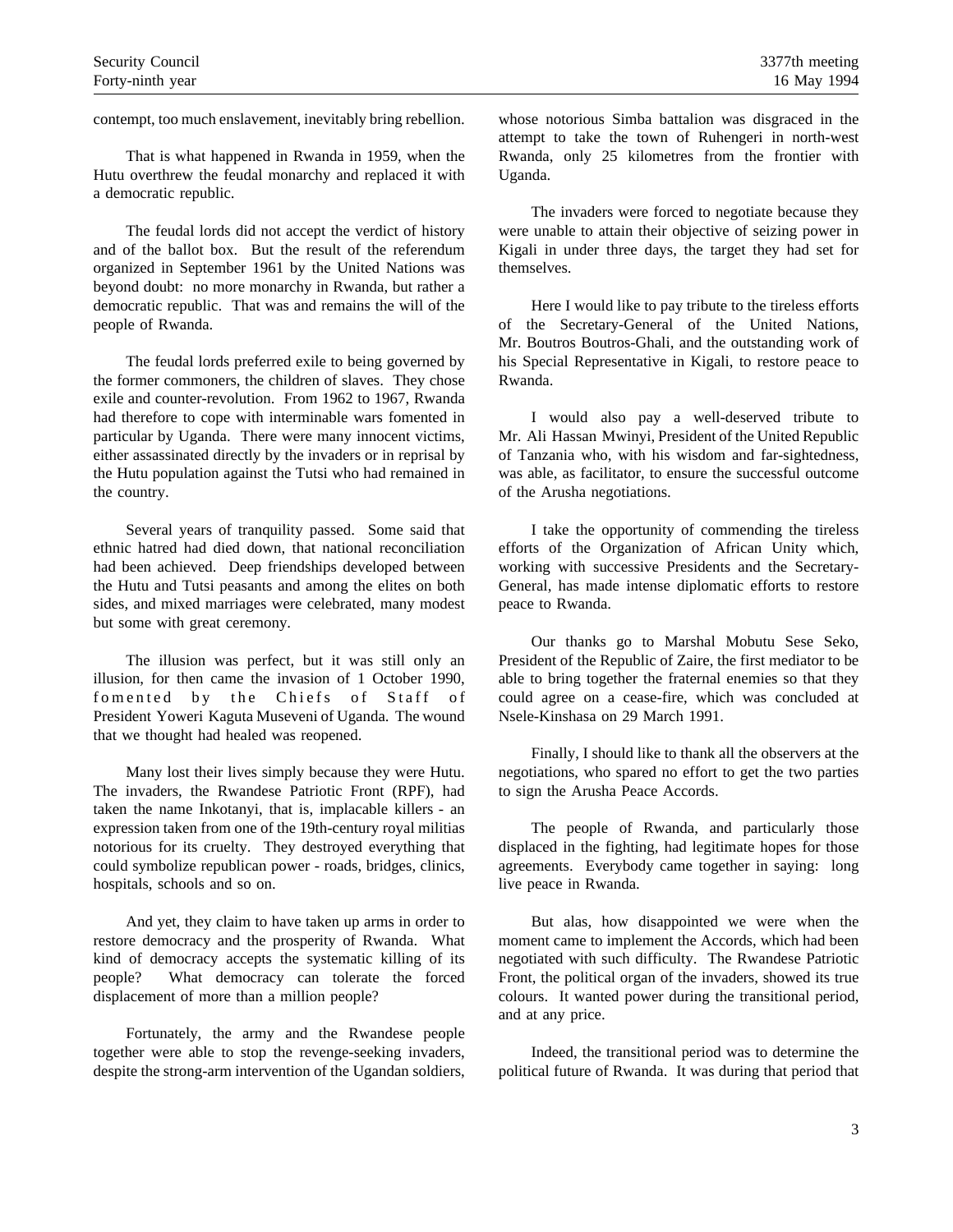we were to prepare the constitution, the electoral laws and the other laws to establish the post-electoral political system.

The RPF, the political organization representing the Tutsi minority - about 10 per cent of the Rwandese population - wanted to be able to win the future elections or simply to avoid them by introducing into Rwanda the bizarre system of a non-party democracy so dear to President Museveni of Uganda.

This approach by the RPF was not, however, able to resist the commitment of our people and the political parties to the democratic process, which had already begun.

This was the moment of truth. The leaders of the RPF, with their ultra-conservative ideology based on the arrogance of their ancestors, were not able to accept the contradiction facing them. Unable to persuade, they began to threaten - clear threats that the Special Representative of the Secretary-General and even the international community were not able to stand up against.

It was then that the tragic, cruel and inhuman moment arrived. On 6 April 1994 the Head of State of Rwanda, Major-General Juvénal Habyarimana, was brutally assassinated along with his Burundi counterpart, His Excellency Cyprien Ntaryamira. Two Heads of State died that night at the same time, burned to ashes in the wreckage of their plane, shot down by a ground-to-air missile.

"Good riddance" said one Head of State in the region, whose unconditional support led the RPF to bring the apocalypse to Rwanda. The RPF took advantage of this moment of shock and grief to send its battalions, reinforced by soldiers of the Ugandan regular army, against the capital of Rwanda and against all the other positions of the Rwandese Armed Forces.

Once again, as in March-April 1992 and February-March 1993, the RPF chose to violate agreements concluded with the Government of Rwanda. It has never been said often enough, but it was common knowledge, that as soon as the Arusha Agreement was signed, on 4 August 1993, the RPF began to prepare for war by recruiting and by infiltrating its fighters throughout the country, and particularly into the capital. There were about 4,000 RPF fighters on 6 April 1994, not the 600 accepted in the Arusha Agreement.

The assassination of the Head of State of Rwanda on 6 April 1994 and the simultaneous resumption of war were not mere coincidence. These events were part of a carefully prepared plan to seize power in Kigali. That plan was coordinated with the Ugandan authorities, who themselves had carried out a concealed demobilization to make soldiers available to send to the front in Rwanda. The resumption of hostilities by the RPF, along with large-scale massacres of Hutu civilians, was the straw that broke the camel's back, unleashing repressed hatreds and a festering desire for revenge.

The apocalypse came in the form of an inter-ethnic war of unbelievable cruelty. Long-repressed hatred and bottled-up feelings resulting from constant provocation erupted. All of these events, one after the other, unleashed the animal instinct of a people afraid of being enslaved once again. Animal instinct or instinct to survive? This is the explanation of the inter-ethnic violence that followed the tragic death of President Habyarimana and the immediate resumption of war by the RPF.

The Government of Rwanda has condemned every massacre, no matter who the perpetrators were. Those perpetrators must be identified and punished. But this applies to the entire duration of the war, that is, since 1 October 1990.

The RPF, strongly supported by Uganda, has taken responsibility for killing the Head of State of Rwanda high treason in any civilized country - and has resumed the war, a war more savage than the one that began on 1 October 1990. It has carried out systematic, selective massacres of civilians.

The RPF shamelessly accepted responsibility for its heinous crimes because it was certain that it could continue to mislead the world and convince the world it was innocent. But can we believe in its innocence? Can we agree that all of these crimes should simply be disregarded because of an unprecedented media campaign to absolve the assassins and assign them the hero's role?

Yet even before the crimes of April 1994 the RPF had been guilty of abominable crimes that did not move the world and that the media cavalierly ignored. Since the beginning of the war the RPF has massacred more than 100,000 people in the district of Byumba, in October-November 1990; more than 150,000 in the districts of Ruhengeri and Byumba in February-March 1993; and about 1,000 after the signing of the Arusha Agreement, including some 30 in Kinihira, 20 in Mutura and a number of others in the demilitarized zone.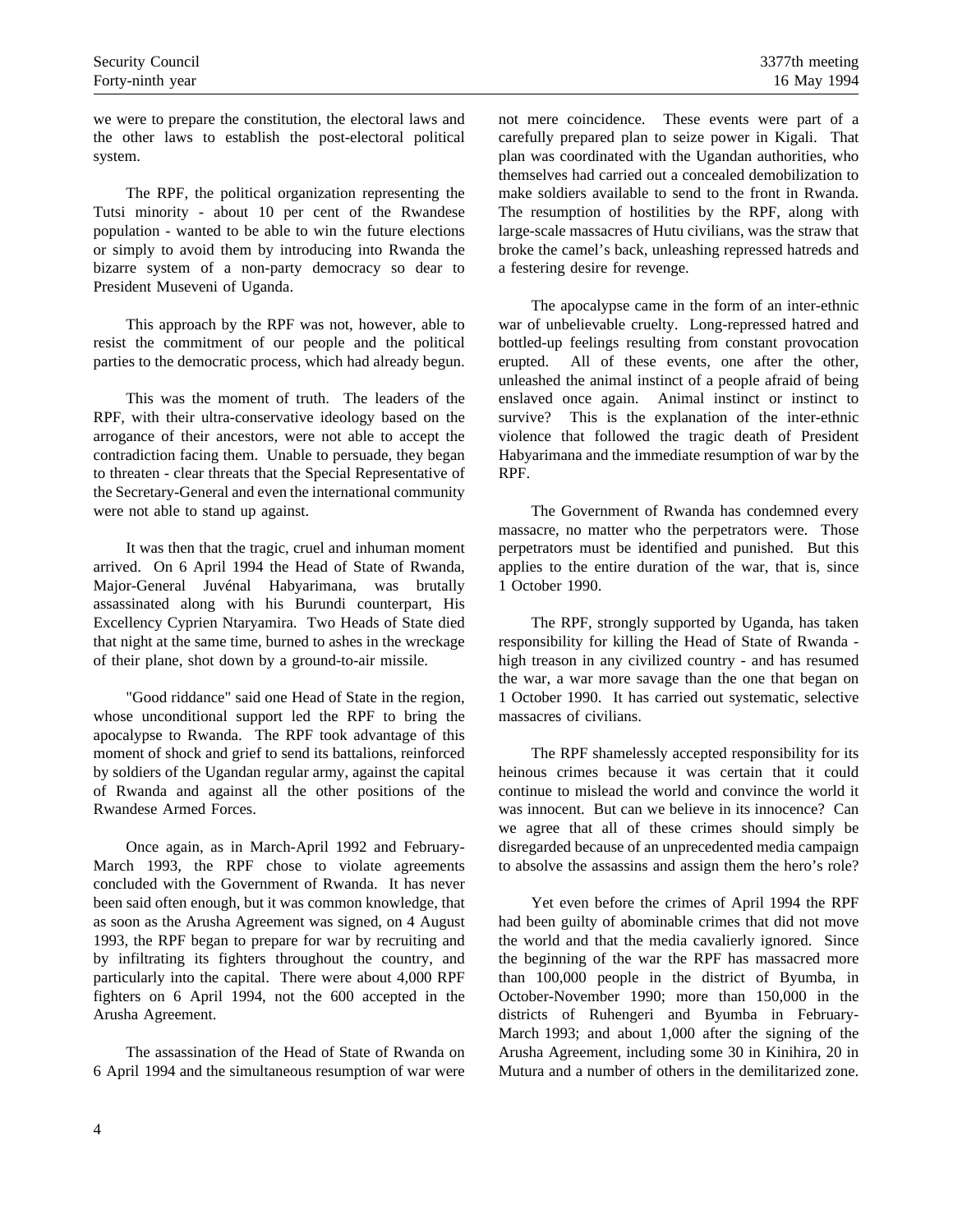More recently, after the assassination of President Habyarimana, the RPF ruthlessly massacred Hutu peasants in the north of the country and in the district of Kibungo. Thousands of people perished, and several areas of the capital were plunged into mourning by the RPF, which pitilessly killed men, women, children and old people simply because they were Hutu and against its hegemonic designs.

Now the people of Rwanda have been driven into exile, without any hope of returning, for the RPF is preparing to destroy all that they owned. Indeed, the head of the RPF himself gave the order to march on the capital, saying that men and animals, small and large, should stay out of the way or be killed. Where will they go - these men and these animals? Did not some RPF leaders say at the beginning of the war that the Hutu should go into exile for at least 30 years and leave the country to the Tutsi?

That is not the solution. The solution to the tragedy of Rwanda is not to impose exile on the Hutu, who constitute 90 per cent of the population. The solution is not to let the Tutsi minority - 10 per cent of the population seize power. The problem of Rwanda has to be understood so that it can be destroyed at its roots. The people of Rwanda carried out a social revolution in 1959 against the autocratic power of the Tutsi minority and the stifling feudal yoke. No people, however docile, can agree to be slaves once again.

What the people of Rwanda need now is peace, through an end to war and through national reconciliation. This means that there has to be a candid dialogue between the Rwandese Government and the Rwandese Patriotic Front. It goes without saying that military hostilities and inter-ethnic violence must first cease.

One of the prime tasks of the Government of Rwanda is to ensure peace and security for its people. That is why as soon as it took power it appealed to the RPF to accept a cease-fire. The Government also took strong measures to stop inter-ethnic violence which was spreading throughout the country. Messages calling for peace were broadcast over the radio. The President of the Republic, the Prime Minister and members of the Government criss-crossed the country, holding meetings calling for peace.

It is true that the killing has now stopped in those areas where there is no fighting, but not in areas where the fighting continues. Indeed, the RPF turned down offers of a cease-fire, including offers by the Facilitator, the President of Tanzania, His Excellency Mr. Ali Hassan Mwinyi.

Seizing power by force has become an obsession for the RPF, which is systematically massacring people, particularly Hutus, who refuse to support it. The areas it has infiltrated have become killing fields. The people of the districts of Byumba and Kibungo have fled en masse to escape the merciless massacres of the RPF. More than 250,000 have found refuge in Tanzania, and there would have been more had the RPF not blocked the bridge over the river at the border.

The fate of those who did not flee is well-known. They were gathered together and collectively massacred by machine gun or grenade, as is the custom of the RPF. It is said that some RPF fighters eat the hearts of men they have killed in order to become invincible.

Can the RPF exile more than 6 million Hutu? Of course not. But there will be a catastrophe if the RPF does not abandon its logic of war and if it does not agree to enter into dialogue with the Rwandese Government, the sole legitimate representative of the Rwandese people, who fully support it.

Faced with this intransigence, the international community - especially the Security Council - must shoulder its responsibilities by compelling the RPF to enter into dialogue with the Government so as to bring about an immediate cease-fire.

The Rwandese Government is willing to conclude a cease-fire agreement with the RPF immediately. Such an agreement, guaranteed by the international community, and especially the United Nations, should make it possible for the two armies to resume the positions they held before 6 April 1994.

Moreover, the RPF battalion that was in Kigali to protect its leaders should not be reconstituted. For one thing, its leaders have returned to Mulindi, the headquarters of the Inkotanyi; and for another, it has been shown that the battalion participated in the war and in massacring the civilian population of the city of Kigali.

The Rwandese Government believes that the only way of ensuring respect for a cease-fire is the establishment in Rwanda of an international buffer force made up of troops from truly neutral countries and excluding Rwanda's neighbours. Such a force would be created by expanding the mandate of the United Nations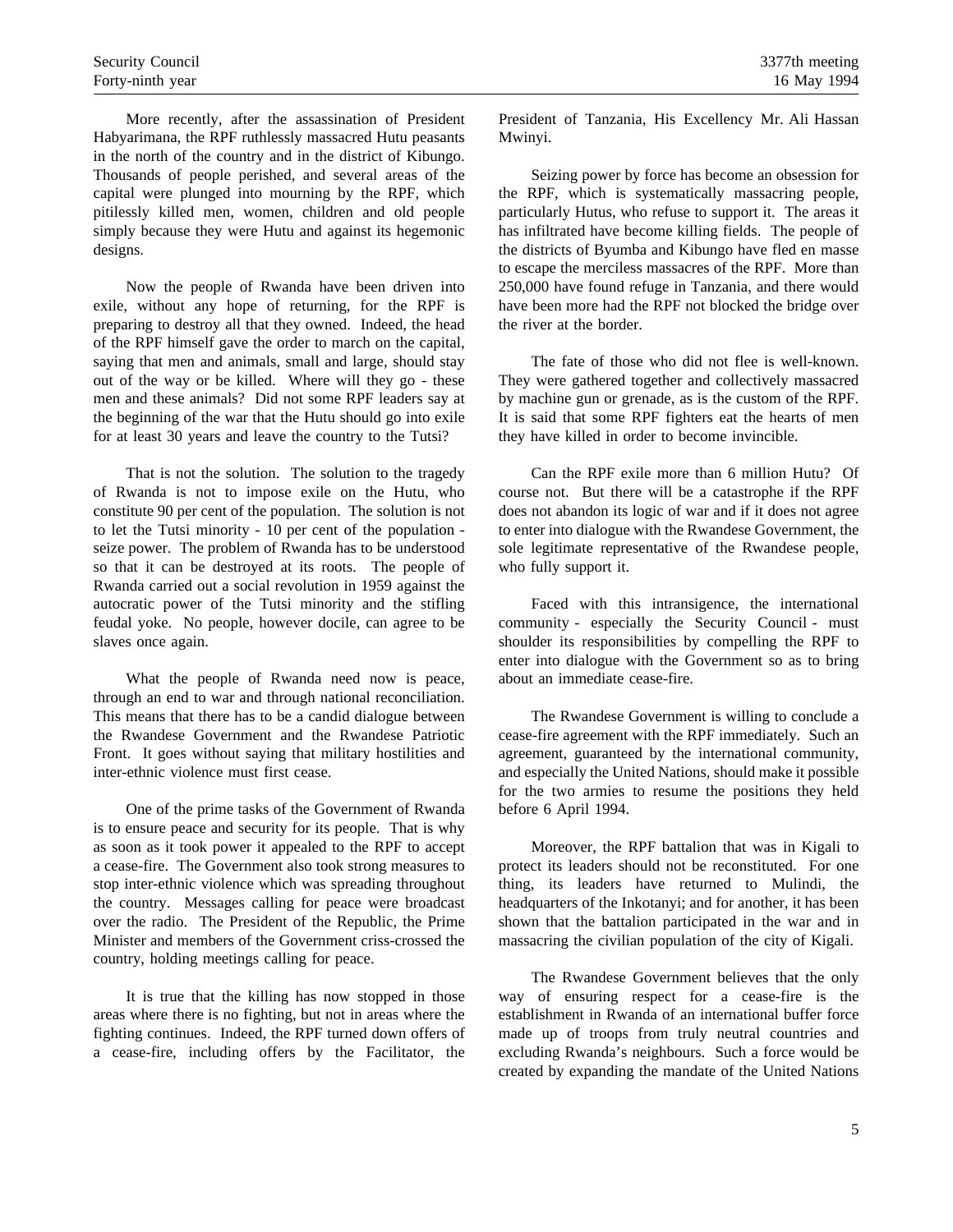Assistance Mission for Rwanda (UNAMIR) and strengthening its means. The Rwandese Government believes that the Security Council should seriously consider this approach in establishing such a buffer force. The Rwandese Government nonetheless welcomes the consensus achieved on certain points relating to the expansion of UNAMIR to allow it to contribute to the security and protection of the civilian population and deliveries of humanitarian assistance.

The Rwandese Government is convinced that the cease-fire will not be respected nor the Rwandese conflict resolved until Uganda ends its aggression against Rwanda and stops supplying war *matériel* and troops to the RPF. The Security Council should ensure that this occurs.

In this connection, the Rwandese Government has conveyed to the Council documents clearly showing Uganda's involvement in the Rwandese conflict. To prevent that country once and for all from destabilizing Rwanda and other countries of the region, it is urgent that an arms embargo be imposed upon it. It is upon Uganda that a military embargo must be imposed, and not upon Rwanda. It is not the victim who should be punished but the aggressor. The embargo against Rwanda would be tantamount to direct support for Ugandan aggression. The RPF would continue to receive its weapons and would not stop massacring civilians until it had come to power by force. But what good what it serve to take power against the will of the Rwandese people? An embargo against Rwanda would violate the Charter of the United Nations, which enshrines the principle of self-defence. Thus, the embargo should be considered against the aggressor when the question of Ugandan aggression against Rwanda is considered.

No one is more tired of the war than the people of Rwanda, but neither is anyone more devoted to freedom and democracy than this people victimized by nearly four years of externally-imposed war. It is to offer relief to this people in its misery and to build a better future that the Rwandese Government remains committed and determined to resume dialogue with the RPF on the basis of the Arusha Peace Agreement, which is the point of departure for reaching a lasting peace and national reconciliation.

In this connection, the international community will continue to play a central role, either at the level of the Agreement and compliance with it or at the level of humanitarian assistance and national reconstruction. I take this opportunity to reiterate the sincere thanks of the Government of Rwanda to all friendly countries, international organizations, non-governmental organizations and all people devoted to peace and justice who have given their all to help the Rwandese people find peace once again and who have spared no effort, at the risk of their own lives, to ease the suffering of the many refugees and those displaced by war. I should like here to pay a particular tribute to the International Committee of the Red Cross, which deemed it necessary to remain with the Rwandese people. I say "thank you" to them and urge them to stay to continue to do even more, because our needs are immense, faced as we are with over 2 million people on the road to exile because of this absurd and senseless war.

That is the message of the battered and torn people of Rwanda, which desires peace and national and reconciliation and rejects war and enslavement.

**The President:** I thank the Minister for Foreign Affairs and Cooperation of Rwanda for his kind words addressed to me.

**Mr. Al-Khussaiby** (Oman): My delegation has already congratulated you in the Council's informal consultations, Sir, on your assumption of the presidency for this month. I assure you of my delegation's fullest cooperation and support in order to facilitate your task.

I would like to express our gratitude to the Permanent Representative of New Zealand for the way he steered our work last month.

Regarding the item currently under discussion, my delegation has already expressed its profound regret over the tragic incident that claimed the lives of two African Presidents - the President of Rwanda and the President of Burundi - on 6 April 1994, and the subsequent events of gruesome killings and massacres taking place in Rwanda on a large scale to this date.

It is regrettable that all efforts undertaken by the Special Representative of the Secretary-General of the United Nations, the Force Commander of the United Nations Assistance Mission for Rwanda (UNAMIR), the Organization of African Unity and the neighbouring States to bring about a cease-fire agreement between the parties have been of no avail.

In this context, my delegation would like to stress that the achievement of peace in Rwanda lies in the hands of the Rwandese parties themselves. Hence, my delegation believes that it is crucial for both conflicting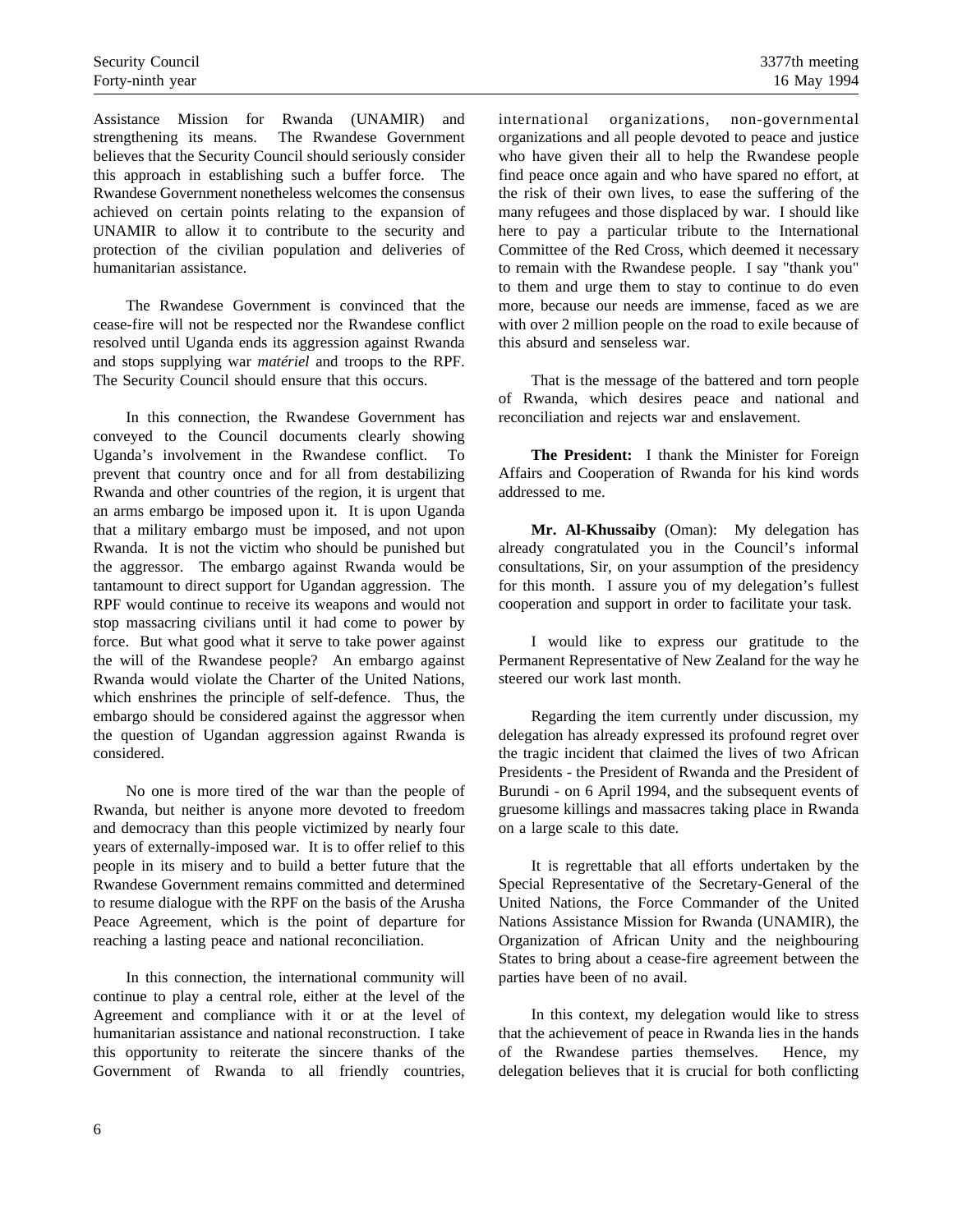parties in Rwanda to demonstrate political will and a sincere desire to achieve a cease-fire and, moreover, in continuation of a dialogue in order to implement the Arusha Peace Agreement, which constitutes the most suitable framework for bringing the ongoing conflict in Rwanda to an end.

The current crisis, which is in itself a human tragedy, has unfortunately resulted in the killings of thousands of innocent civilians, including women, children and elderly people, and has caused the internal displacement of a huge number of people, not to mention the mass exodus of refugees to neighbouring countries. My delegation is therefore of the view that the most urgent measures to be taken at this juncture are to extend all forms of urgent humanitarian assistance, particularly food and medical aid, to the displaced people and refugees, and to all those who are in need in Rwanda.

My delegation also stresses the importance of coordinating these efforts with the Organization of African Unity and the necessity of ensuring full cooperation from both parties to the conflict in establishing Kigali Airport as a neutral zone and keeping it open at all times for humanitarian relief.

The United Nations Assistance Mission for Rwanda (UNAMIR) has exerted strenuous efforts in the most difficult conditions in order to help the people of Rwanda through this crisis. Despite our hesitation to involve peace-keeping forces in internal disputes, and in view of our desire to see a more successful UNAMIR, we support its expansion and the amendment of its mandate in order to enable it to contribute to the security and protection of civilians in Rwanda, as well as the safeguarding of the distribution of relief supplies and of the humanitarian relief operations.

While believing that the notion of the arms embargo and military assistance would not bring the satisfactory results expected of it at this stage or in the foreseeable future, my delegation fully supports this endeavour and considers it an important step in the right direction to contain the conflict and to halt its proliferation to other areas.

In view of the above, my delegation will vote in favour of section B of the draft resolution and of the draft resolution as a whole.

**The President:** I thank the representative of Oman for his kind words addressed to my predecessor and to me.

**Mr. Niaz** (Pakistan): It is a source of great pride for my delegation to see you, Sir, representative of a brotherly non-aligned country, presiding over the affairs of the Security Council with such aplomb and ability. The Pakistan delegation will continue to extend to you its unwavering support.

Let me also avail myself of this opportunity to express our appreciation for the skill and dedication with which the Permanent Representative of New Zealand, His Excellency Ambassador Colin Keating, steered the Security Council during the month of April.

After the horrific and gruesome violence and killings that erupted in Rwanda in the aftermath of the tragic deaths of the Presidents of Rwanda and Burundi in an air crash on 6 April 1994, the reaction of the Security Council was to cut down the strength of the United Nations Assistance Mission for Rwanda (UNAMIR) in that country. Thus it was by no means easy to arrive at the draft resolution before us, which envisages the expansion of the United Nations Assistance Mission for Rwanda to a force level of 5,500 troops.

It is our sincere hope that personnel for the increased force will be offered and dispatched to their areas of duty within a matter of days. The carnage let loose in Rwanda and the humanitarian nightmare which that country has become cannot brook any delay. At the same time, we also appeal to the parties in Rwanda to heed the international calls for restraint and reason. There is no doubt that without the cooperation of the warring parties as well as the people of Rwanda the enhanced UNAMIR will not be able to achieve much.

The situation into which the contributing countries will be sending their troops is indeed highly dangerous. It is therefore essential not only that UNAMIR be adequately equipped in terms of armaments, but also that it be given clear-cut rules of engagement under which its troops can effectively defend themselves or those they are required to protect.

The draft resolution before us is quite clear on the mandate for the revamped UNAMIR, and we hope that there will be no confusion in this regard. The restriction being placed on the supply of arms and ammunition to Rwanda is also very timely. We hope that it will be scrupulously observed.

My delegation will vote in favour of the draft resolution before us in the hope that the strengthened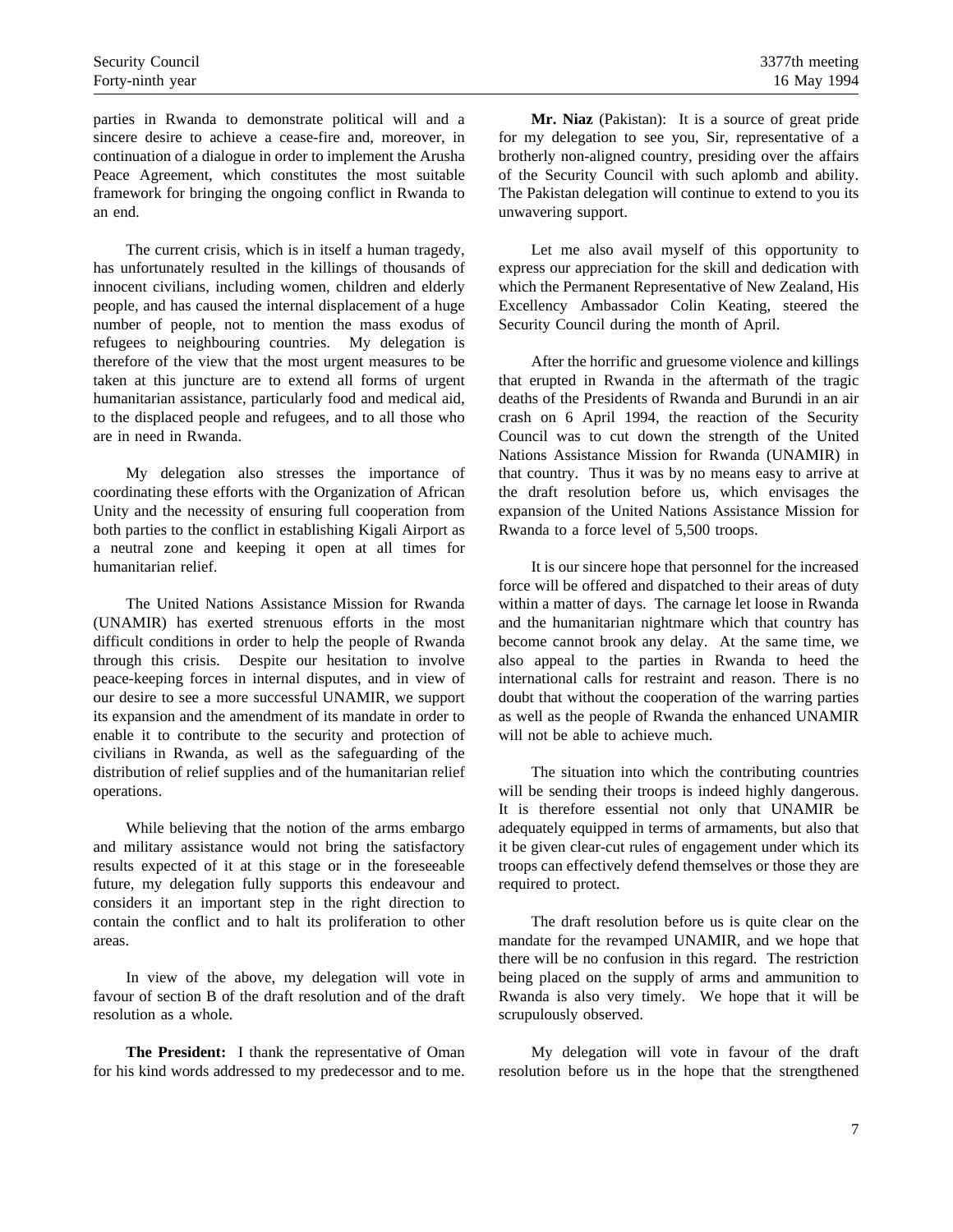UNAMIR will be able to help stabilize the situation in Rwanda and that the international and regional efforts at securing a cease-fire and the reinstitution of a peaceful political process in that country will soon bear fruit. The pressure to withdraw UNAMIR could, however, mount once again if the Rwandese parties fail to bring the hostilities and killings to an end within a reasonable period. That would mean abandoning the people of Rwanda to chaos and mayhem, the entire responsibility for which will lie with the leaders of Rwanda.

**The President:** I thank the representative of Pakistan for his kind words addressed to me.

**Mr. Olhaye** (Djibouti): If there is a positive development in the relentless Rwandan tragedy, it is the apparently universal recognition that in some significant way the international community must now become directly involved. The approach of letting events run their course while diplomatic attempts were intensified to bring the Rwanda Government and the Patriotic Front to the negotiating table has, in the light of the seemingly diametrically opposed positions held by the combatants, proved fruitless. The resulting level of violence, death and displacement now qualifies as perhaps the greatest human tragedy in so short a time period in our century. The combined efforts of non-governmental organizations, surrounding States and the United Nations system to provide humanitarian relief fail to match the rising needs created by this catastrophe. It clearly constitutes, as the draft resolution before us maintains, a serious threat to peace and security in the region, which must be addressed.

The Secretary-General's *aide-mémoire* of 9 May underscores the rapidly deteriorating situation in Rwanda, which, he states, it is imperative to stop. The heavy fighting, combined with the effects of a serious drought, has produced a catastrophic food shortage along with the other consequences of the war. Based upon a set of assumptions, the Secretary-General correctly recommends a revision in the mandate of the United Nations Assistance Mission for Rwanda (UNAMIR) and an upward adjustment in its numerical composition. The draft resolution before us, however, only partially addresses this requirement, with the hope that the whole spectrum of deployment will have been taken care of shortly after the next report of the Secretary-General.

In the mean time, the job of the United Nations will be to remove the innocent from harm's way and protect them during this process, while responding forcefully only to direct attacks upon itself or the relief efforts. The mandate will not authorize the use of force to stop ethnic massacres and bloodshed.

My delegation would like to agree with this scenario but, in truth, finds it difficult to accept. We believe the warring parties are of a mind to continue hostilities until there is a significant destruction of the opponent and his capability. As it presently appears, it may be a considerable period of time before we arrive at such a point, until when we can expect the level of destruction and death to continue at unacceptable levels.

Certainly the heaviest burden for this undertaking must be assumed by the countries of Africa, which we feel is possible with the cooperation and assistance of other Member States on an urgent basis. It is indeed a sad reflection on the state of collective security if this capability does not exist and cannot be expeditiously mobilized in the face of such relentless destruction and death. Without these measures, we believe the fighting will continue until little is left, possibly with contagious consequences for neighbouring countries. The fighting must be stopped and law and order in this tiny country restored before there is really no country left.

We fully support the call of the draft resolution on Member States to restrict the sale of arms and related material to any of the Rwanda parties. Halting such shipments will be crucial to the overall success of UNAMIR, whatever that may be.

Although, as is clear, my delegation would like to see a stronger mandate for UNAMIR, time is crucial at the moment. It is critical that we take immediate steps to halt the progression of fighting, aid those innocent civilians displaced by the war and control vital geographic assets in Rwanda, as the draft resolution proposes. Should the Secretary-General find that the measures called for are insufficient, it may be possible in the near future to upgrade UNAMIR's mandate to include more authority to halt the fighting.

With some reluctance, therefore, and in the hope of immediate measures being taken, my delegation supports this draft resolution on Rwanda.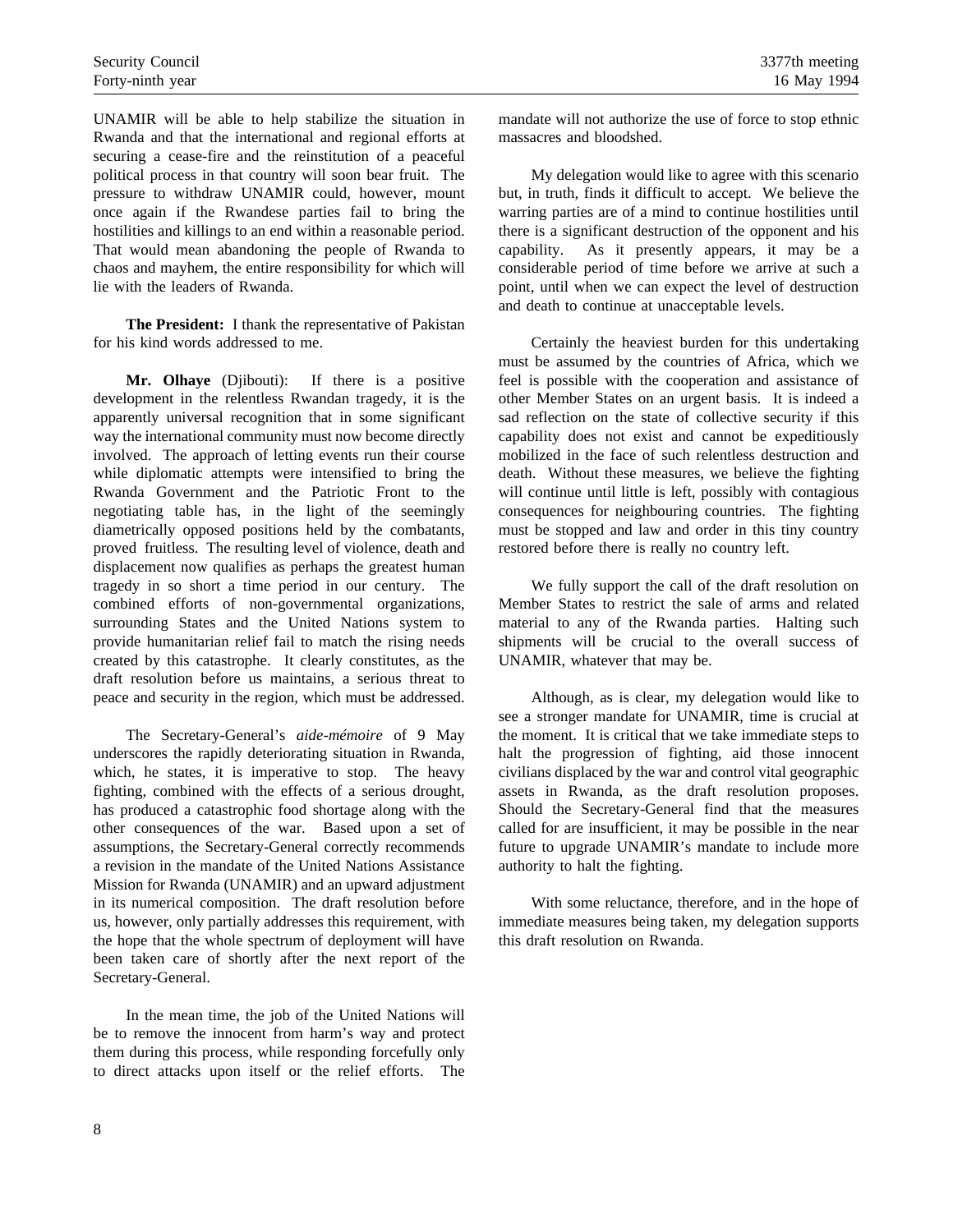**Mr. Li Zhaoxing** (China) *(interpretation from Chinese):* On 4 August 1993 the Rwanda Government and the Rwandese Patriotic Front signed a Peace Agreement in Arusha, and following this development the Security Council adopted resolution 872 (1993) on the establishment of the United Nations Assistance Mission for Rwanda (UNAMIR), which reflected the support of the international community for the peace process of Rwanda. For a time after that the situation in Rwanda witnessed some positive developments.

Unfortunately, since the death of His Excellency Major-General Habyarimana, President of the Rwandese Republic, and Mr. Ntaryamira, President of the Republic of Burundi, the situation in Rwanda has worsened quickly, with civil war engulfing the whole country and its people being plunged into an abyss of misery, creating a huge exodus of refugees into neighbouring countries. The humanitarian situation in the country is getting increasingly grave. The Chinese delegation is greatly concerned with these developments.

Yet the international community has not forgotten the sufferings of the Rwandese people. The United Nations, the Organization of African Unity (OAU) and the States neighbouring Rwanda have made various efforts to help the two Rwandese sides to achieve a cease-fire and resume, through negotiations, the peace process initiated by the Arusha Peace Agreement. Meanwhile, humanitarian relief supplies are being delivered to the refugees in a steady flow. Based on humanitarian considerations, the Security Council has agreed, after repeated consultations, to expand the mandate of UNAMIR and increase the number of its personnel with a view to improving the humanitarian situation and the security environment in Rwanda, and alleviating the people's suffering. This is a reflection of the international community's good will and its sincere desire to create conditions for the early restoration of peace and security in that country.

From the start, we have followed closely the development of the situation in Rwanda, and we sincerely hope that the civil war will be brought to an early end and that peace and stability will be restored, thus enabling Rwanda to embark on the road of political stability and economic development.

In order to realize the objective of the draft resolution and the final goal of national peace in Rwanda, we hold the following views:

First, the conflicting Rwandese parties should cease forthwith massacring each other and agree to an effective and lasting cease-fire so as to create the conditions necessary for an improvement in the humanitarian situation and the settlement of the conflict through negotiations.

Secondly, the Arusha Peace Agreement is the framework and bridge agreed by the two Rwandese sides for the peaceful settlement of the conflict in Rwanda. The two sides should accept the futility of resolving the question of Rwanda by military means and should understand that national reconciliation can be achieved only when swords are genuinely turned to ploughshares after a cease-fire and when they recommit themselves to resuming the peace process initiated by Arusha Peace Agreement.

Thirdly, the two sides should closely cooperate with the Special Representative of the Secretary-General, with UNAMIR and with the international community's peace endeavour. At the same time, they should adopt every possible measure to ensure the safety of United Nations personnel and of those engaged in humanitarian relief activities.

Fourthly, in the course of settling the crisis in Rwanda, attention should continue to be given to the role of the OAU and the countries neighbouring Rwanda. They should be encouraged to exert positive political influence and urge the parties to make further contributions to the achievement of a cease-fire and to the resumption of the peace process in Rwanda.

**Mr. Vorontsov** (Russian Federation) *(interpretation from Russian):* We in the Russian Federation are deeply concerned at the scope and intensity of the tragedy in Rwanda, which has already taken the lives of tens of thousands of peaceful, defenceless people. The tragedy is all the worse in the light of the difficult situation of the nearly 2 million displaced persons and refugees, many of whom have been forced to leave the country and seek refuge in neighbouring States.

We share the view of the Secretary-General that the carnage in Rwanda, which has brought that country's people unspeakable suffering, is a humanitarian catastrophe of unprecedented scope. Hence, the Security Council was correct to focus its attention on resolving this urgent aspect of the problem of Rwanda.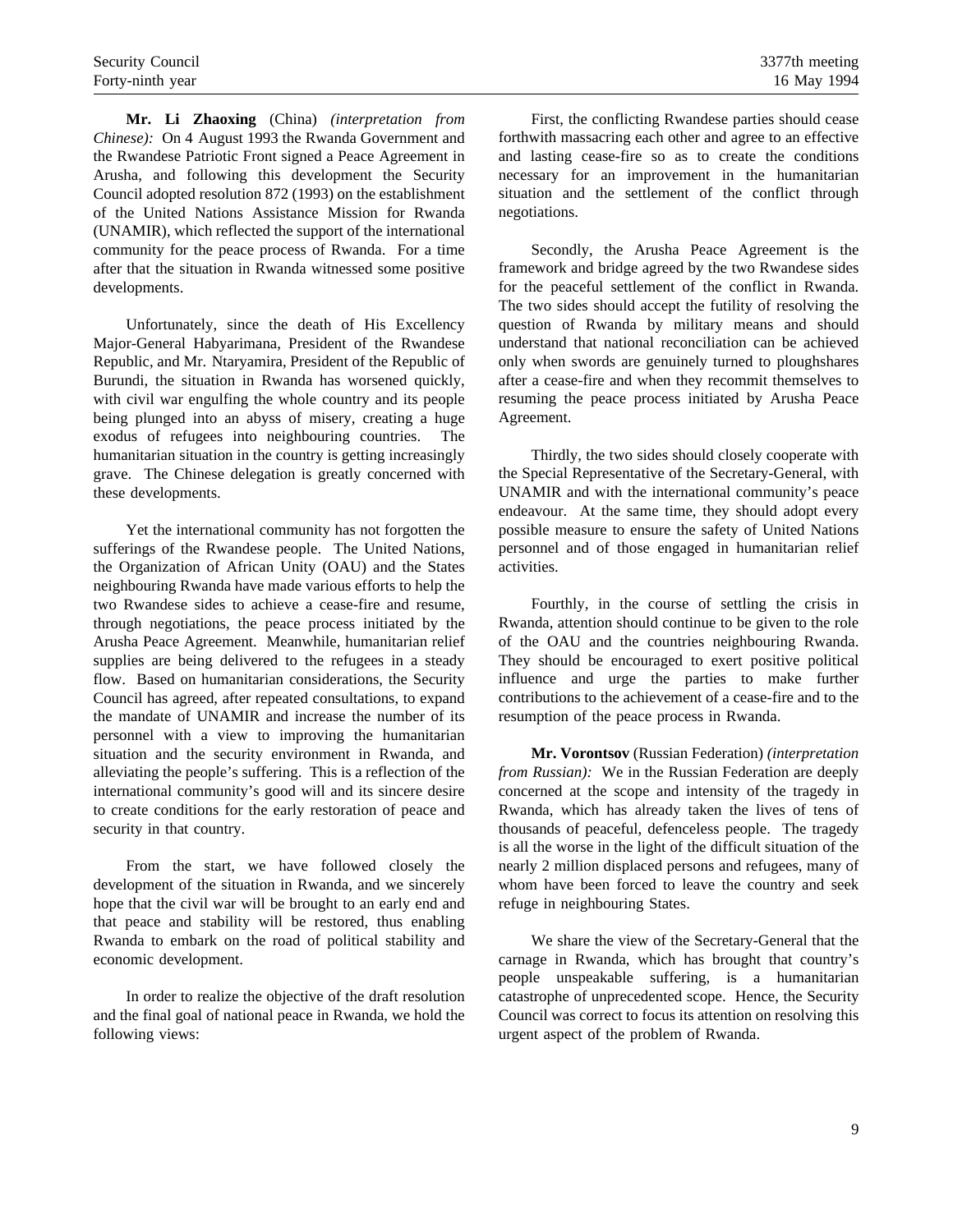Because of the urgent need for United Nations action to deal with this severe humanitarian crisis and to save thousands of lives, and taking account of the positions of the other members of the Security Council, the Russian delegation participated actively in drafting the text before the Council, and is among its sponsors. At the same time, during the Council's preparation of the draft resolution, we did not conceal our concern that the decision to expand the United Nations operation in Rwanda was being taken without due account for a number of basic criteria for carrying out peace-keeping operations, criteria confirmed in the course of United Nations activities and approved by the Council in the statement issued by its President on 3 May 1994. In that connection, we are particularly pleased by today's changes and additions to the draft resolution, which go towards addressing the concerns we had expressed.

In that context, we must affirm that, in our view, a most important factor for ensuring the success of the operation is the unconditional cooperation of both Rwandese parties, as stressed in the report of the Secretary-General (S/1994/565). We are pleased that this aspect is reflected in the text of the draft resolution.

We proceed from the premise that the central element of the forthcoming operation is the establishment of secure humanitarian areas, primarily in Rwanda's border areas, for the protection of refugees and displaced persons and of members of the civilian population under threat. In that connection, we note that the report of the Secretary-General refers to the provision of assistance to those requiring it in the interior of the country - not instead of but in addition to the establishment of these secure humanitarian areas. The concept of these secure humanitarian areas will undoubtedly make it easier to establish them fairly quickly and will not require such a large United Nations force.

We also view as particularly important the draft resolution's provision with respect to the imposition of an arms embargo on Rwanda; this is critical in the absence of a cease-fire. Here, special responsibility for effective implementation will lie with neighbouring African States, particularly with respect to not permitting the sale or delivery of weapons and not permitting the transit of weapons through their territory.

In the light of the urgent humanitarian nature of this United Nations operation, I wish to stress particularly that it must be carried out quickly and efficiently so that it can be successfully concluded in a short time. If during that time the conditions necessary for continuing the peacekeeping operation do not come about in Rwanda, and if there is no progress towards a political settlement, the Security Council will have to give serious thought to what further action it should take. In that connection, we think it important that in the draft resolution the Council requests the Secretary-General to submit a report before we move to the next phase of the operation so that the Security Council can take the appropriate decision in the light of developments.

We also draw special attention to the need to ensure that the operation is carried out economically.

We are thoroughly convinced of the need for close coordination between the efforts of the Secretary-General and those of the Organization of African Unity and the neighbours of Rwanda - which in our view have far from exhausted the opportunities to bring influence to bear on the Rwandese parties with a view to a swift end to the senseless carnage, a settlement of the conflict, and the restoration of the peace process in Rwanda.

Russia strongly condemns efforts to resolve the conflict in Rwanda by force, and advocates an immediate end to the violence and the fighting in that country. We are willing closely to coordinate our activities in the Security Council and our bilateral activities with the efforts of all members of the world community, the Organization of African Unity and African States, with a view to dealing with this grave crisis in Rwanda. We intend to do everything possible to ensure that peace and concord will reign there once more.

In that connection, I wish to announce that the Government of the Russian Federation has decided to make available through the Office of the United Nations High Commissioner for Refugees in Tanzania a transport unit in Mwanza to provide emergency humanitarian assistance for refugees from Rwanda.

**The President:** I shall now put to the vote section B of the draft resolution contained in document S/1994/571.

*A vote was taken by show of hands.*

## *In favour:*

Argentina, Brazil, China, Czech Republic, Djibouti, France, New Zealand, Nigeria, Oman, Pakistan, Russian Federation, Spain, United Kingdom of Great Britain and Northern Ireland, United States of America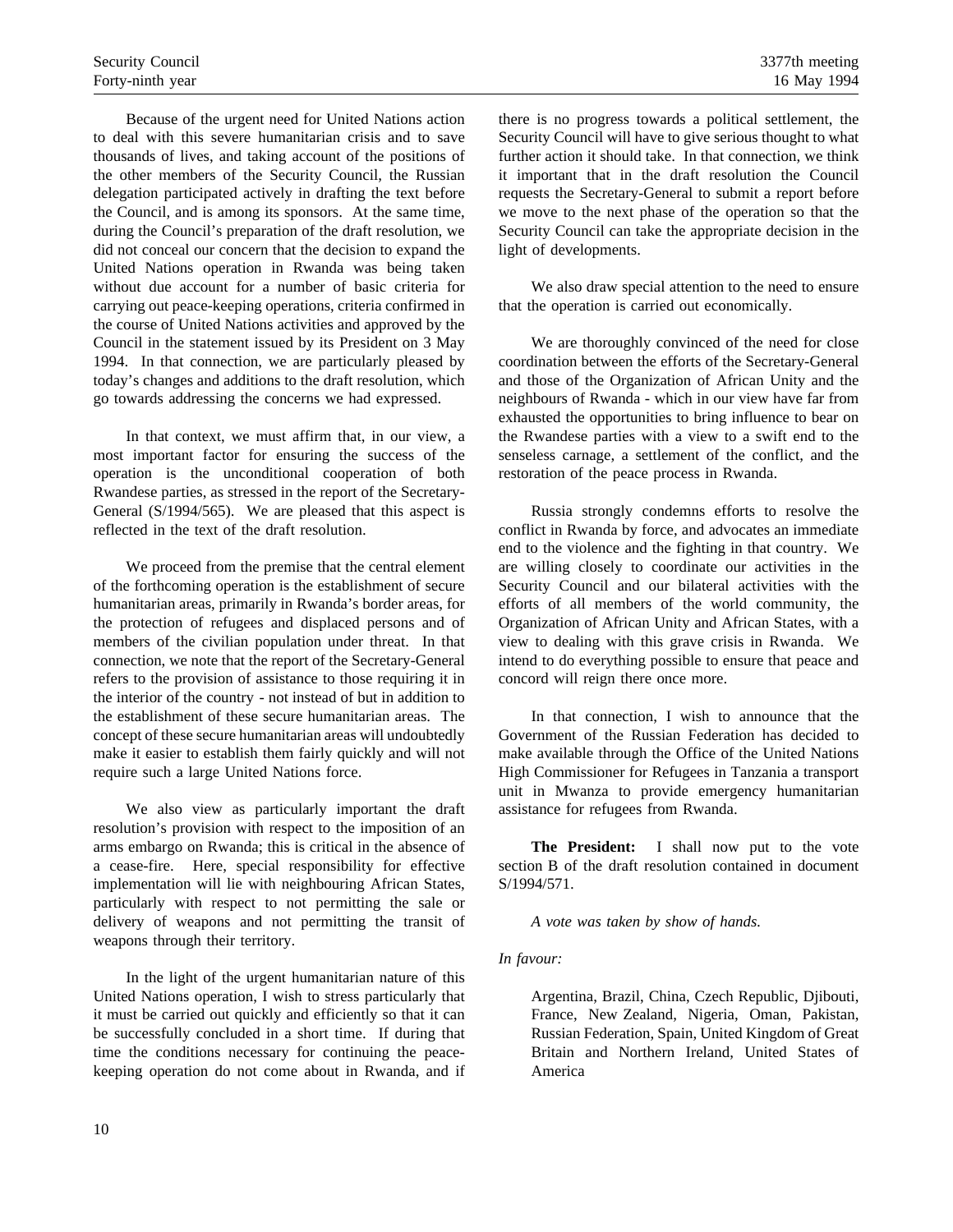*Against:*

## Rwanda

**The President:** There were 14 votes in favour and one against. Section B of the draft resolution has been adopted.

I shall now put the rest of the draft resolution to the vote.

*A vote was taken by show of hands.*

## *In favour:*

Argentina, Brazil, China, Czech Republic, Djibouti, France, New Zealand, Nigeria, Oman, Pakistan, Russian Federation, Rwanda, Spain, United Kingdom of Great Britain and Northern Ireland, United States of America

**The President:** There were 15 votes in favour. The rest of the draft resolution contained in document S/1994/571 has been adopted unanimously.

Since all the sections of the draft resolution contained in document S/1994/571, as orally revised in its provisional form, have been adopted, may I take it that the draft resolution as a whole has been adopted?

There being no objection, it is so decided.

The text of the draft resolution contained in document S/1994/571, as orally revised in its provisional form, has been adopted as resolution 918 (1994).

I shall now call on those members of the Council who wish to make statements following the voting.

**Mr. Mérimée** (France) *(interpretation from French)*: Rwanda is experiencing one of the most tragic periods in its history. Tens of thousands, perhaps hundreds of thousands, of civilians have been massacred. None of the traditional safe havens - churches, hospitals or headquarters of humanitarian organizations - have been spared in this unleashing of violence. Faced with a humanitarian catastrophe of such magnitude the international community could not fail to react.

The Security Council had been compelled to make troop reductions in the United Nations Assistance Mission for Rwanda (UNAMIR), which had been prevented from fulfilling its mandate. My delegation took that decision reluctantly and underscored at the time that it was a temporary measure.

By voting today in favour of resolution 918 (1994), which decides to expand UNAMIR up to 5,500 troops, my delegation is expressing its will to help the Rwandese people to find peace and security once again. The objective is first of all humanitarian. It is a question of ensuring the protection of the civilian population and allowing the delivery of humanitarian assistance. The longer-term objective of the United Nations is, however, political. The United Nations is determined to contribute, in due course, to the resumption of the peace process within the framework of the Arusha Agreement, which remains the only way to resolve the crisis in Rwanda.

France pays tribute to the peace efforts being made by the countries of the region and especially the Tanzanian Facilitator.

My delegation also pays tribute to the courage and determination of the UNAMIR troops, who, under the authority of the Special Representative of the Secretary-General and of the Force Commander, have endeavoured to protect the civilian populations, to obtain a cease-fire agreement and to contribute to the resumption of dialogue between the parties.

France urgently appeals for an end to the massacres. It urges the parties to conclude a cease-fire and to cooperate with UNAMIR to restore peace to the country.

**Mr. Keating** (New Zealand): I need to begin, I regret, by saying that in the view of my delegation the first speaker in our debate should not have spoken. I say this for two reasons. First, in the view of my delegation he does not represent a State. He has no legitimacy and is merely the mouthpiece of a faction. He should not have been seated in a privileged position at this table. Secondly, he has, in the view of my delegation, given us a shameful distortion of the truth.

My delegation voted in favour of resolution 918 (1994), but I cannot conceal its disappointment that the resolution only approves a very modest first phase of the expanded United Nations presence which we believe is essential in Rwanda.

True, there are some very important and positive elements in this resolution. It contains a commitment to go back to Rwanda with a new mandate to protect civilians at risk and to provide security for humanitarian relief operations. It also signals quite clearly that the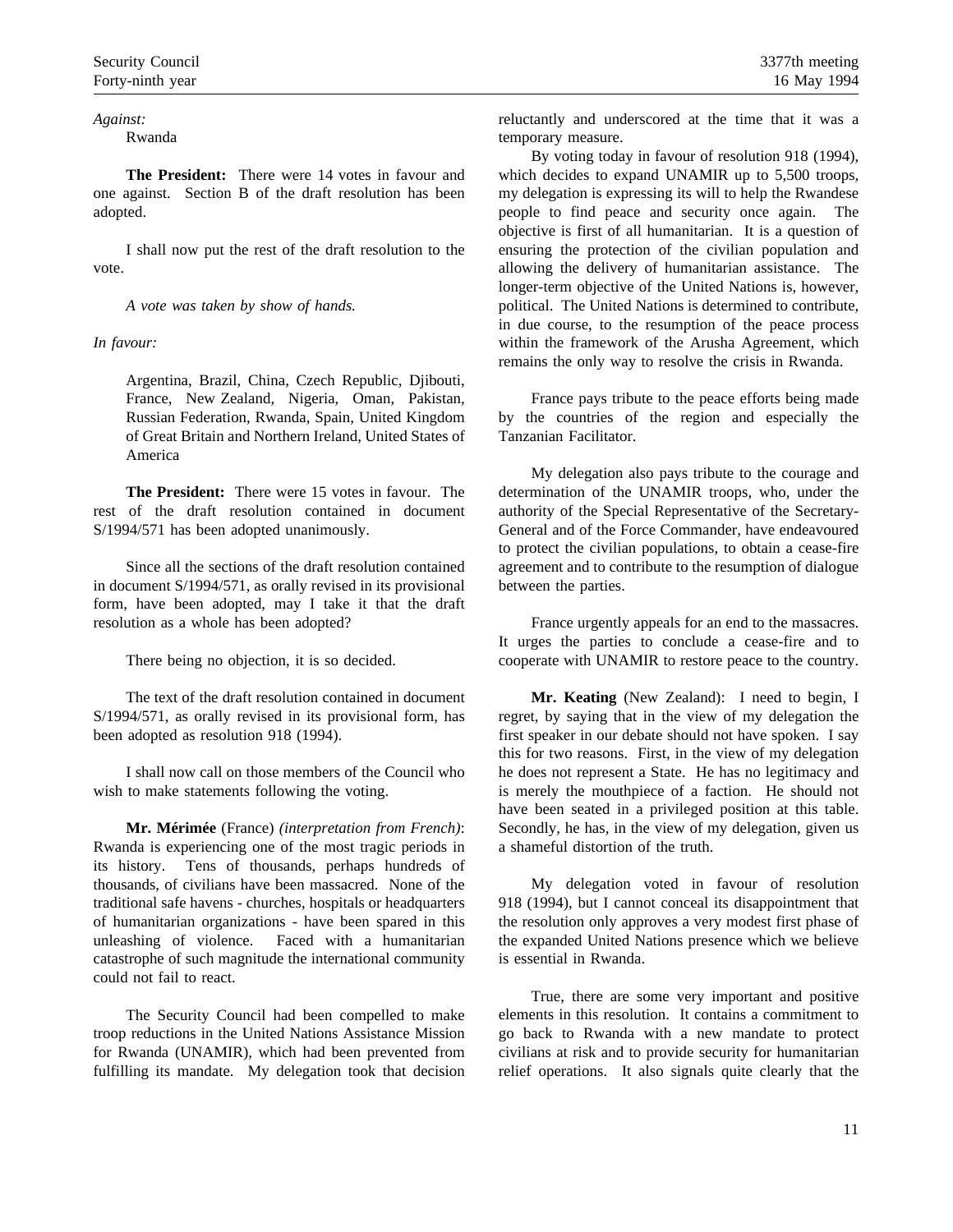United Nations presence should be sufficiently robust and that force will be used if necessary against those who threaten protected sites and populations. It imposes a mandatory arms embargo on Rwanda, and it requests a report as soon as possible from the Secretary-General on the investigation of war crimes and genocide committed in Rwanda over the past four weeks. But the resolution stops short of what is really necessary.

Ten days ago my delegation proposed a draft resolution which envisaged all of the elements in this text, but which contained, in addition, one further key element: the commitment of the Council to an operation that would make a start on the task of protecting civilians at risk in various locations in the interior of Rwanda. No one can seriously expect the United Nations to provide support for every civilian at risk in Rwanda. Even if the force were fully deployed as we would like, it will take time and it will be difficult to cover all of the country. We all know that any operation can only do what is possible within available resources.

But, in our view, there is no need for the Council to condition its agreement by a requirement for further reports and further review. New Zealand would be the first to agree that there needs to be a detailed, hands-on process of interaction between the Council and the Secretariat to update and fine-tune the operational concept as planning is finalized in the period prior to deployment. Indeed, we would like to see institutional arrangements within the Council for a more hands-on approach to all of the complex operations supervised by the Council. But there was no need in this case to condition the deployment as has been done in operative paragraph 6.

We urge that the Secretary-General's report, under operative paragraph 6, be submitted as soon as possible and we also urge that the second phase deployment of the expanded UNAMIR be undertaken quickly. The burden now falls on the Council to make this work, and we will be looking to all members of the Council to live up to the expectations that have been created.

**Sir David Hannay** (United Kingdom): I would like to say that my delegation, too, regrets the tone and the content of the first statement that was made to the Council this evening in the name of the Government of Rwanda. We would have wished to see a condemnation of the atrocities that have taken place, many of them in parts of the country controlled by that Government, in a less perfunctory manner than was done.

The world has been appalled by the scale of the tragedy which has occurred in Rwanda. It is not a tragedy to which there is any easy international response. The United Nations cannot impose an end to the bloodshed. But neither can it stand idly by. The Force Commander of UNAMIR and its personnel have been doing a tremendous job in the most difficult of circumstances. It is right that new tasks should now be added to UNAMIR's mandate to help the civilian population. The priority now must be to ensure the early deployment of the troops needed for these tasks.

The focus of this expanded United Nations operation will rightly be humanitarian. It is essential to ensure the rapid and effective delivery of sufficient humanitarian aid both to those displaced within Rwanda and to the refugees in the neighbouring countries. We hope that all donors will contribute generously to this programme. My own Government has given some \$5 million since the beginning of last month to humanitarian relief in and around Rwanda.

We must not lose sight of the need to achieve a cease-fire between the parties and to get the peace process back on track. The Arusha Agreement remains the only viable basis for national reconciliation in Rwanda. We welcome in this context the efforts of the Secretary-General and his Special Representative and of the OAU and neighbouring States, and encourage them to continue to work constructively towards this goal.

In the meantime, both sides to the dispute must cooperate with the United Nations in the implementation of the mandate which this Council has just given to UNAMIR. The parties cannot escape their responsibility for events in the areas which they control. Those controlling the areas in which the massacres have occurred must act, and act now, to stop the bloodshed. The Council's message on this, in its statement of 30th April and in the present resolution, has been absolutely clear cut and it needs to be heeded.

**Mr. Inderfurth** (United States): The cries of the victims in Rwanda have been heard calling upon the Security Council to act. The sheer magnitude of the humanitarian disaster in that tragic country demands action. This Council has struggled to formulate a response that is both appropriate and effective. To do so we went to extraordinary lengths today for two reasons.

First, the United States wants the United Nations to succeed in Rwanda, and in all its peace-keeping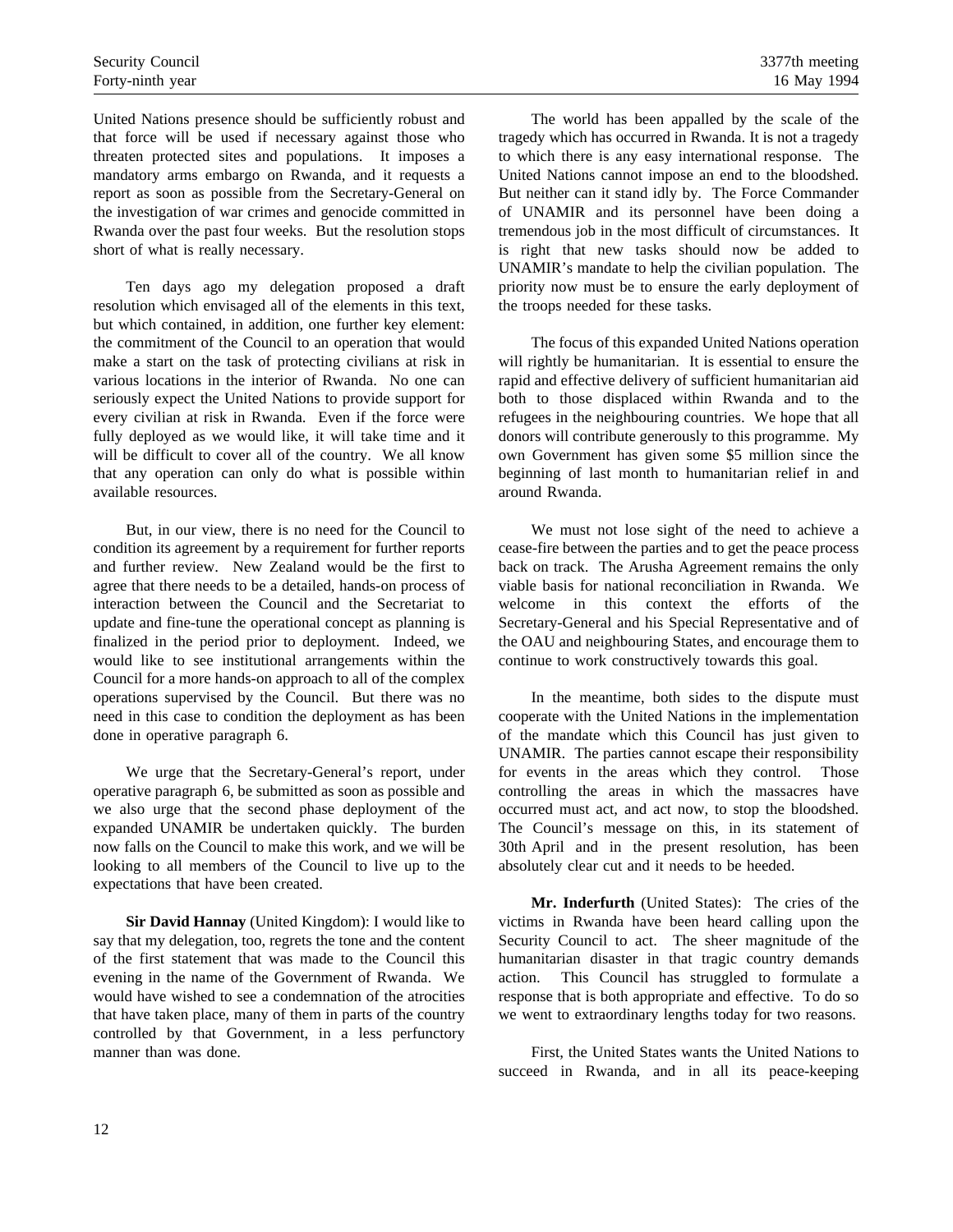operations. To ensure its success, we want to bring the ends and means of the Council's resolutions into balance.

Secondly, we believe that the guidelines outlined in this Council's presidential statement of 3 May are the right way to evaluate the viability of a mission, and we want to make sure that, to the extent possible, we follow that process in our deliberations.

That is why, in the next report of the Secretary-General on Rwanda, I would expect the following factors to be closely examined: a well defined concept of operations; availability of resources; consent of the parties; progress towards a cease-fire; and the duration of the mandate.

With this resolution, my Government believes the Council has taken the right steps to begin to bring aid and hope to the innocent victims. But whatever efforts the United Nations may undertake, the true key to the problems in Rwanda is in the hands of the Rwandese people. In Rwanda, this means that the killing - by all parties - must stop. The killing must stop, not only between armed combatants, but especially the massacres of unarmed civilians in which tens of thousands have already been killed. Further, the parties must consent to unimpeded United Nations operations providing humanitarian assistance to and protection for displaced persons, and refugees. In this regard, it is critical that all parties respect absolutely the inviolability of United Nations personnel and peacekeepers. If the parties can demonstrate their willingness and ability to meet these simple but vital requirements for an effective United Nations peacekeeping operation, then the international community will be willing and able to help.

The situation in Rwanda is horrifying, difficult and very much in flux. The resolution we have adopted today recognizes the necessity for both a rapid and continually refined response to best deal with the situation in the country. We hope the Council's action will be the impetus to convince the parties to end the bloodshed immediately. If not, we will look to further reports of the Secretary-General on how best to carry out today's decision. In this spirit of hope measured with concern, the United States supports today's actions of the Council.

**Mr. Valle** (Brazil): Since the beginning of April, events in Rwanda have been evolving tragically. Thousands of innocent civilians have been killed, and more than a million people have been displaced by the ensuing violence. We are witnessing an appalling humanitarian crisis of gigantic proportions. The Security Council has been seized of the matter since the resumption of the conflict, and has been continuously addressing the situation in order to be able to respond though concrete action.

Unfortunately, the commendable efforts undertaken by the Special Representative of the Secretary-General and the UNAMIR Force Commander, as well as those by the Organization of African Unity, to bring about a ceasefire agreement between the parties have yet to bear fruit.

In view of the prevailing conditions, we agree with the Secretary-General's view that it is essential that the United Nations consider what measures it can adopt even before a cease-fire is achieved. For this reason, my Government has voted in favour of resolution 918 (1994) to expand UNAMIR's mandate so that it can contribute to the security and protection of displaced persons, refugees and civilians at risk in Rwanda.

Furthermore, UNAMIR will be mandated to provide security to and support for the distribution of relief supplies and humanitarian relief operations. It is clear that UNAMIR will be dedicated to ensuring means for the provision of emergency relief aid to those in need in Rwanda as a priority task. This, however, should not be the sole objective of its presence in that beleaguered country. UNAMIR should also continue to act as an intermediary between the parties, so that not only can an immediate cease-fire be reached, but also the peace process under the Arusha Peace Agreement can be promptly resumed.

My delegation supports the expeditious deployment of the expanded force of UNAMIR as essential for the successful implementation of its mandate, which has been broadened by the resolution this Council has just adopted. Brazil has supported the adoption of resolution 918 (1994), inspired by the expectation that renewed UNAMIR efforts will be able to relieve the plight of millions in Rwanda and to respond to the urgent need to restore conditions for the resumption of the peace process.

**Mr. Cardenas** (Argentina) *(interpretation from Spanish):* Since the events of 6 April 1994, with the violence and the atrocious, systematic massacres that were unleashed, Rwanda has been submerged in a humanitarian crisis of enormous proportions. The detailed report that the Secretary-General has submitted to us in connection with the situation in Rwanda tells us that almost 2 million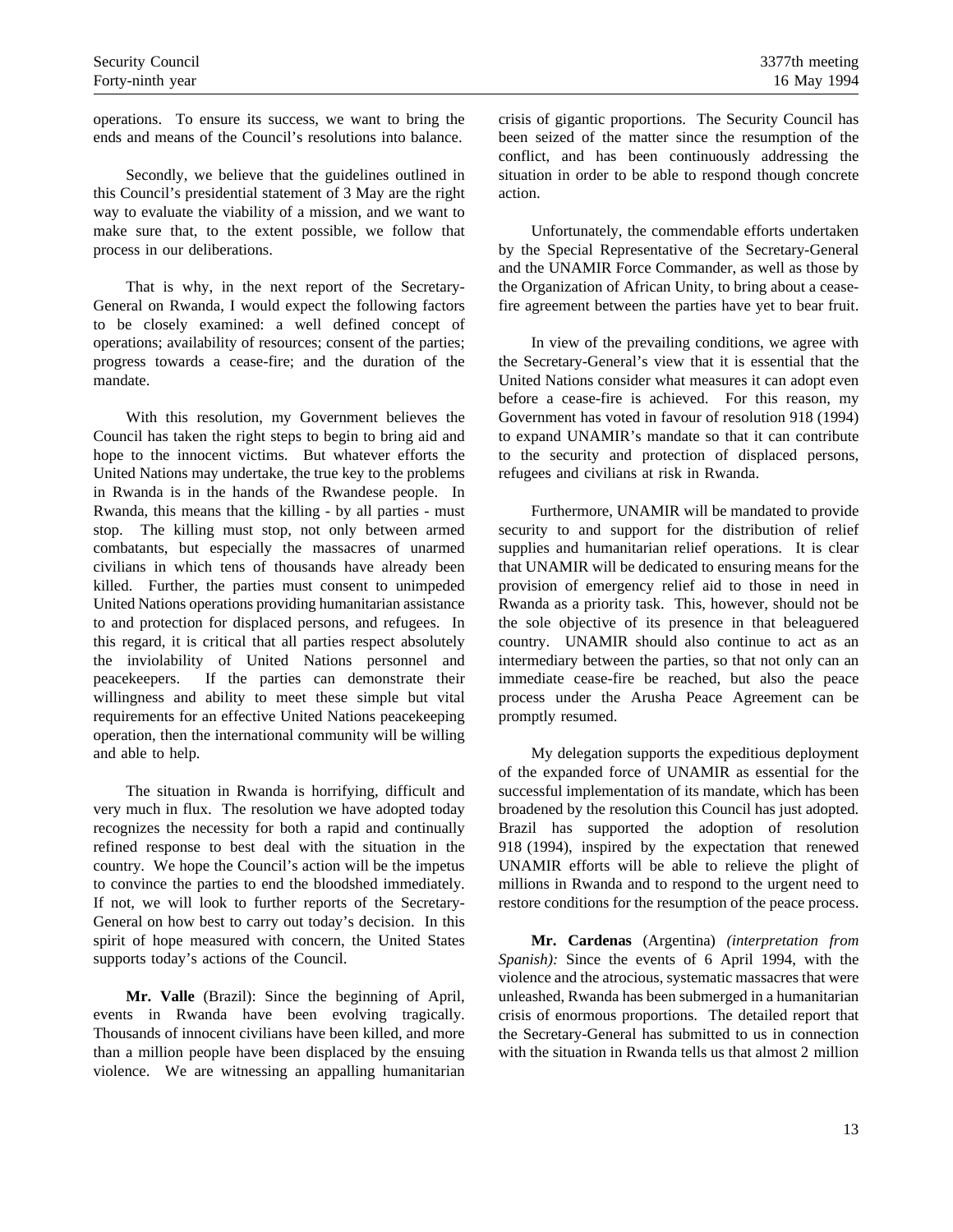persons have been displaced and that 300,000 more have sought refuge in neighbouring countries.

Some sources estimate the deaths at approximately 200,000 persons. This horrifying situation - for which there can be no justification whatsoever, regardless of those that have been put forward this evening - has made it absolutely essential for the Security Council to consider the adoption of measures to be implemented immediately in order to meet the most urgent needs of the civilians at risk in Rwanda, including the many refugees and displaced persons, contributing to their protection and security and providing support and aid in the delivery of humanitarian assistance.

It is in this humanitarian context that the Security Council has decided to expand the mandate of the United Nations Assistance Mission for Rwanda (UNAMIR) under resolution 912 (1994) and to expand the force up to a level of 5,500 troops through a progressive deployment, to be carried out stage by stage. We stress the importance of UNAMIR's having the cooperation of the parties in the fulfilment of its mandate and especially in the task of ensuring the unhindered delivery of humanitarian assistance to those in need.

In addition, the parties must show absolute respect for the security of the personnel of UNAMIR and of those who are carrying out tasks of a humanitarian nature in Rwanda.

This solution is aimed only at alleviating the humanitarian tragedy to which we have referred. It is up to the parties to the conflict to rechannel the Arusha peace process in search of reconciliation, which, though difficult, is not impossible. This is why we consider it essential that efforts be made towards a cease-fire, and that in this context the Security Council establish a mandatory arms embargo on Rwanda and call on international organizations to comply strictly with it.

We hope that the systematic violations of humanitarian law in Rwanda as well as all the brutal violations of the right to life and property, which have astounded the whole world, will be fully investigated. In this respect, we commend the efforts by the High Commissioner for Human Rights, Ambassador José Ayala Lasso, in the important area which is the *raison d'être* of his responsibilities.

Before concluding, I also want to emphasize the initiatives that have been taken by the Organization of African Unity with a view to putting an end to the conflict, and to note the courage of UNAMIR troops. Given the

gravity of the events, we also appeal to the entire international community to generously step up its humanitarian assistance to the people of Rwanda.

**Mr. Yañez Barnuevo** (Spain) *(interpretation from Spanish):* The delegation of Spain is gratified by the adoption of resolution 918 (1994), co-sponsored by the delegation of Spain. Based upon a proposal by the Secretary-General, the resolution expands the mandate and the size of UNAMIR in order to contribute to the safety and protection of displaced persons, refugees and civilians at risk in Rwanda, and aims at providing support and security for the supply of emergency assistance and humanitarian aid.

Like the Council's declaration of 30 April, the resolution just adopted is the result of intensive debates in informal consultations that have shown the concern of the members of the Council at the deterioration of the humanitarian situation in Rwanda and the importance that we all attach to finding effective ways of alleviating the crisis of enormous dimensions that is afflicting that country.

It is necessary to emphasize the international community's repudiation of the violence that has afflicted Rwanda subsequent to the air crash that took the lives of the Presidents of Rwanda and Burundi. We strongly condemn the numerous killings of civilians that have taken place in Rwanda and that are still being committed with impunity.

The Government of Spain, which has made the protection of human rights one of the fundamental principles of its foreign policy, is horrified by the reports that have come from many non-governmental organizations and from the communications media of the systematic, generalized and manifest violations of international humanitarian law in Rwanda. That is why we associate ourselves with all the other members of the Council in recalling that the killing of members of an ethnic group with the intention of destroying that group in whole or in part constitutes a crime which is punishable under international law. Furthermore, any public and direct incitement to violence with the intention of destroying a racial or ethnic group constitutes in and of itself a crime of that nature. This is why the Council has made an urgent appeal to the parties to cease immediately such acts of a grave nature, including incitements to violence that have been made through broadcasts that are known to all.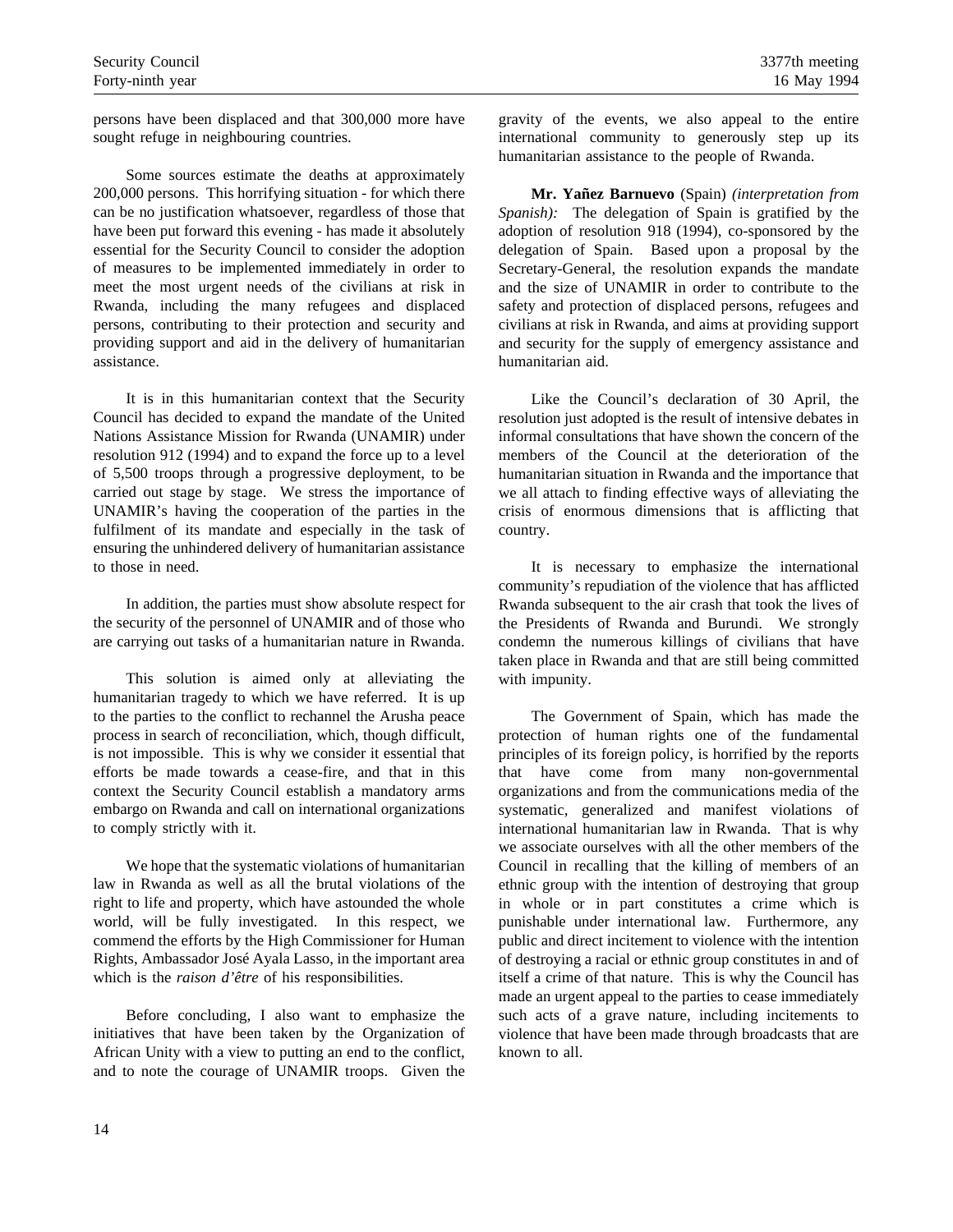Like other members of the Council, we also regret that we have had to hear today, in the Council, reasoning which comes too close to an attempt to justify acts that we consider to be altogether unjustifiable.

The Spanish delegation will be closely following the evolution of events in Rwanda and in particular the humanitarian situation and the continued risks to the civilian population.

We therefore welcome the recent visit to the region by the High Commissioner of the United Nations for Human Rights, Ambassador Ayala Lasso, and we are awaiting with great interest the report that the Council has requested of the Secretary-General on the grave violations of international humanitarian law which have occurred throughout this conflict in Rwanda.

I also want to point out that the Foreign Ministers of the European Union have just adopted in Brussels a declaration which urges the parties immediately to put an end to the killing and to respect the Arusha Agreement, which remains the best basis for national reconciliation. The European Ministers also reaffirm their commitment to the provision of humanitarian assistance to all the population which is in need, and in this respect they have decided to send a high-level mission to the region.

The resolution which we have just adopted is just a first step in the search for a lasting solution to the conflict in Rwanda. Estimates of approximately 200,000 persons killed and approximately 2 million refugees will leave traces that will be hard to erase. It is time to appeal for common sense so that the parties may agree to a cease-fire and resume negotiations that will make it possible to get the peace process under way once again.

The stage-by-stage deployment of an expanded UNAMIR, with the active cooperation of the African countries and the remainder of the international community, will make it possible for the United Nations to fulfil its mandate with the utmost efficiency and will ensure the provision of humanitarian assistance to displaced persons, refugees and civilians at risk. The Rwandese parties must understand that the full implementation of the UNAMIR mission depends, in the final analysis, on their support and cooperation and on their full respect for the security and freedom of movement of the members of UNAMIR and of humanitarian organizations.

Lastly, the imposition of a military embargo on Rwanda reaffirms the international community's resolve to contain the hostilities and to avoid an intensification of the conflict, a conflict which, if not controlled in time, could spread beyond the borders of that country, destabilizing neighbouring countries and having a highly negative impact on the entire region.

Therefore, everyone must work towards a political settlement of the conflict through the efforts of the Secretary-General and his Special Representative, together with the Secretary-General of the Organization of African Unity and the countries of the region, in particular the President of Tanzania as the facilitator of the peace process.

It is our hope that the Rwandese parties, heeding the appeals of the international community, will cooperate in good faith with those efforts by concluding a cease-fire and resuming the Arusha peace process. If they do not do so, they will be assuming enormous responsibility *vis-à-vis* their people and the entire international community.

**Mr. Kovanda** (Czech Republic): The crocodiles in the Kagera river and the vultures over Rwanda have seldom had it so good. They are feeding on the bodies of the thousands upon thousands of children and women, hundreds of whom were pregnant, and men who have been hacked to death during the past six weeks by what has turned out to be a most vicious regime.

The massacres include 4,000 killed in Kibeho; 5,500 butchered in Cyahinda; 800 assassinated in Kiziguru; 500 slain in Rukira; 2,500 slaughtered in Kibungo; another 4,000 have been murdered in Shangi, a parish in Cyangugu, and 2,000 in Mibirizi, also in Cyangugu. This is the same Cyangugu where many thousands have apparently been trapped for weeks on end in a stadium without any relief. Surely one wonders whether the dead are not better off than the living.

These are just some of the massacres which we know of, thanks mostly to human rights organizations and the Catholic Church. One can only extrapolate the total number of victims. The Secretary-General has offered the estimate of 200,000 dead.

All reports indicate that these atrocities have been committed by Hutu cutthroats - and seldom has this word been so literally the right one - against their Tutsi neighbours. Now, there are those who would apportion blame "evenly"; those who would argue that there must also have been Tutsi atrocities against Hutus in this past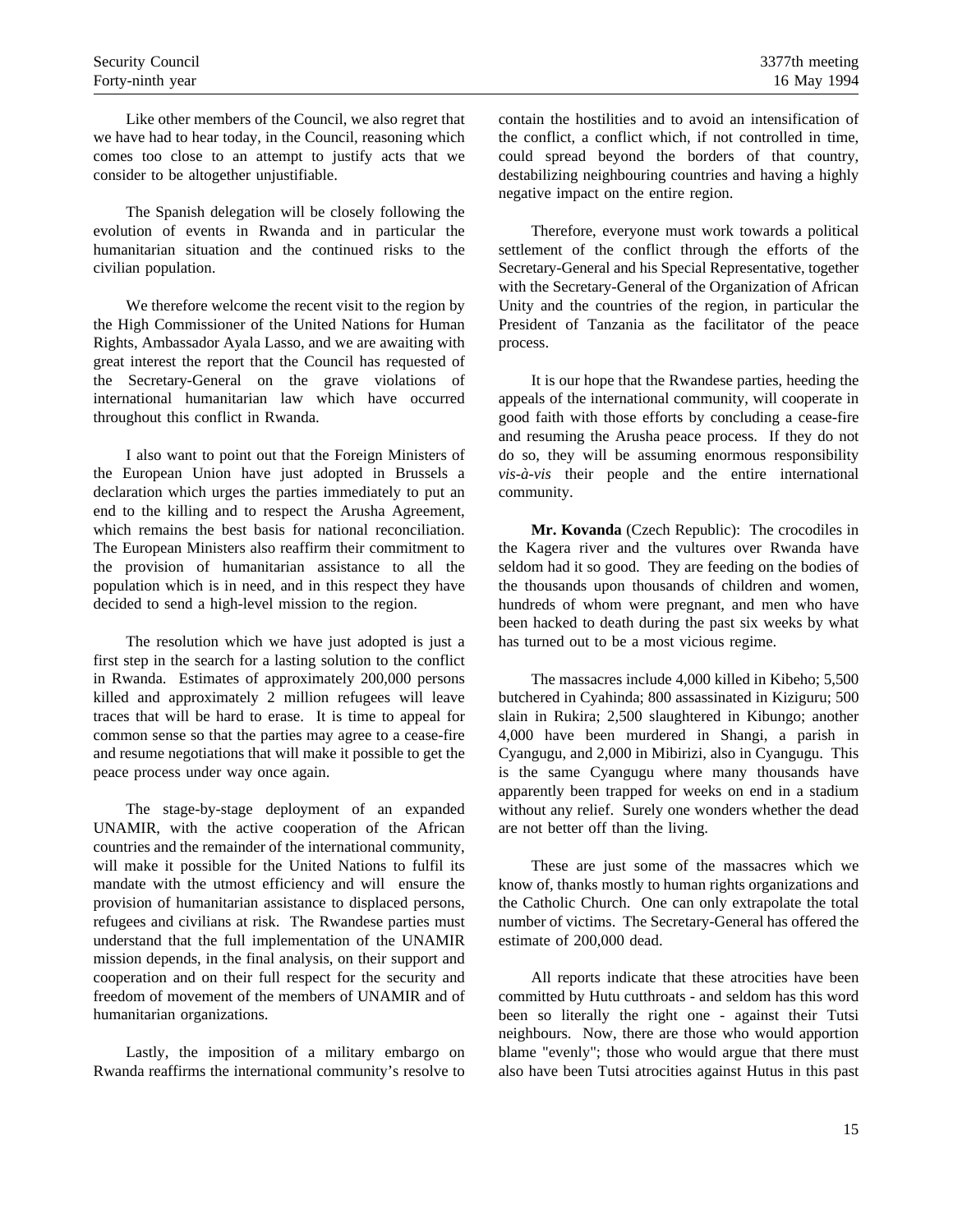month. And indeed, human rights organizations have assiduously sought direct evidence of massacres in territories controlled by the largely Tutsi Rwandese Patriotic Front (RPF). So far, they have found very little such evidence.

So we have some 200,000 Tutsi lives lost, out of a total population of about 1 million - 20 per cent of all of Rwanda's Tutsis. Each of us can figure out how many lives such a percentage would represent in his own country for his own people. This situation is being described as a humanitarian crisis as though it were a famine or perhaps a natural disaster. In the view of my delegation, the proper description is genocide.

Now, as is well known, a civil war has been raging in Rwanda as well since 1990. But even a civil war, however awful by itself, is no excuse - never mind justification - for genocide. And, civil war or not, the hundreds of thousands of civilians who have fallen victim to the butchers were not at the front lines but far in the hinterland, with no visible connection to the RPF except for their ethnic background. Hence the real innocence of those whom we all too automatically describe as "innocent civilians".

The Arusha agreements of 1993 pointed a way to resolving the civil conflict. As a consequence of the Arusha Agreement, the Government controlled by President Habyarimana was expanded to include noted personalities who had opposed him politically. Foremost among them was the Prime Minister, Mrs. Agathe Uwilingiyimana. It bears recalling that she and other Hutu opposition personalities were among the first to fall victim to the horror unleashed by President Habyarimana's supporters after his death.

By whom? Who is it who has been committing these unspeakable atrocities? Certainly not the Rwandan people at large, Hutu or otherwise. These atrocities have been committed by the Presidential Guard created by President Habyarimana. They have been committed by elements of the Rwandese Government Forces loyal to him. They have been committed by the militia, the Gendarmerie. They have been committed on orders of people close to President Habyarimana and at the instigation of the incendiary broadcasts of Radio Milles Collines. This radio station is private but it is owned by people close to the late President. Let there be no mistake: The mass media incitement to ethnic hatred mentioned in the preamble to our resolution has Radio Milles Collines specifically in mind.

We have requested the Secretary-General to present a report on investigations of the atrocities. Ambassador Ayala Lasso, the United Nations High Commissioner for Human Rights, is already actively involved with this issue. After we get the report, we will want to know who is responsible for the atrocities. Then we will want to know how those responsible will be brought to justice. For surely they cannot avoid justice.

Today, my delegation cosponsored a decision to move back into Rwanda - too late, for sure, for the hundreds of thousands who have lost their lives already, but in time, we hope, to curtail the continuation of brutalities. We are deciding to strengthen UNAMIR's numbers and to strengthen its mandate. Its first priority is to help the unfortunates who are in distress and danger in the hinterland. UNAMIR will not get involved in the civil war, even though a cease-fire would surely make its humanitarian job easier.

Last month, the Security Council was in absolute shock, stunned with disbelief at the viciousness of the massacres that broke out. Our first concern was for the safety of our vastly outmanned, outgunned, out-macheted and out-mandated UNAMIR. We reduced its strength, but not before losing 10 brave young men. Even with its reduced strength, UNAMIR has managed, among other things, to protect the lives - though hardly much more of thousands upon thousands of wretched souls in Kigali. My Government salutes the courage of UNAMIR, the martyrdom of its lost comrades and the coolness of its commander. We also salute the indefatigable work of the United Nations High Commissioner for Refugees (UNHCR) continuing efforts of non-governmental organizations, which have done so much to apprise us of the true nature of the conflicts in Rwanda.

**The President:** I shall now make a statement in my capacity as representative of Nigeria.

My delegation has made it clear on several occasions in the discussions on this subject that Rwanda's situation is an exceptionally tragic one requiring a solution which would, in large measure, have to be extraordinary. It is true that a desperate disease requires a desperate cure. My delegation also remains convinced that, while the Organization of African Unity and the neighbouring countries have an important role to play in efforts to halt the ongoing carnage and restore peace in Rwanda, the United Nations has an even more critical role to play in galvanizing international assistance for that troubled country. Indeed, we believe that the credibility of the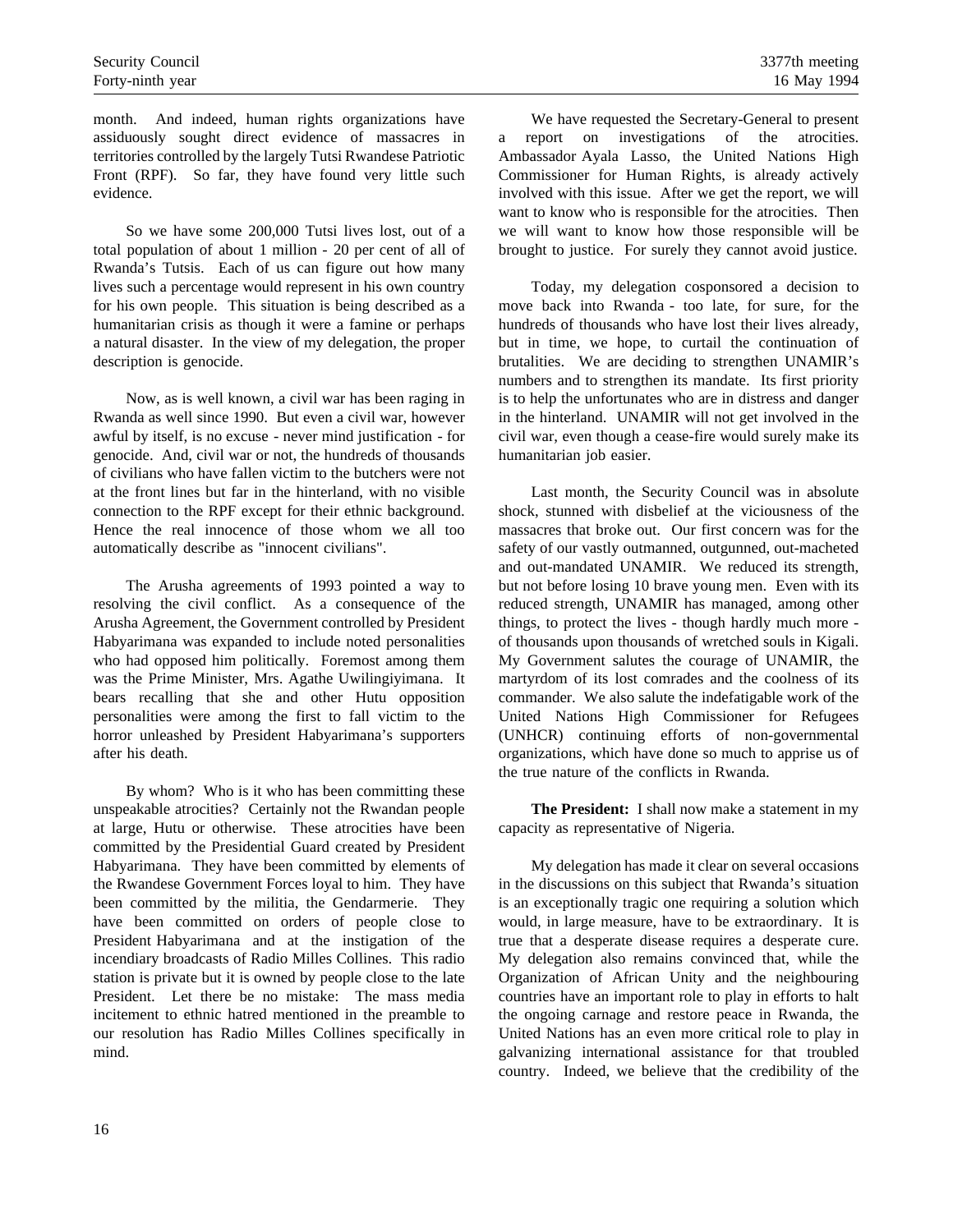United Nations is not particularly well served if, in moments of crisis, the United Nations prevaricates and takes positions which, in hindsight, are sadly mistaken.

Nigeria sees the tasks now facing the international community in Rwanda as three-fold: humanitarian, security and political, all of which are closely interconnected. On the humanitarian level, urgent assistance is needed to attend to the needs of an estimated 2 million people who are internally displaced and the 1.5 million others suffering from the consequences of the severe famine and drought which confronted the country before the outbreak of the current hostilities.

In addition, there are thousands of Rwandan refugees in the neighbouring countries whose needs have to be urgently addressed.

At the level of security, international assistance is urgently needed to halt the ongoing carnage and provide a stable and secure environment. The provision of security is vital not only for the thousands of civilians and displaced persons, but also to facilitate the work of the United Nations and other humanitarian relief agencies in Rwanda.

At the level of political concern, international efforts both of the United Nations and at the level of the Organization of African Unity (OAU) - must put in focus the larger objective of achieving an immediate cease-fire and a lasting political settlement within the framework of the Arusha Peace Agreement.

The resolution which we have just adopted makes a significant effort to address the pressing needs of Rwanda, particularly in the humanitarian sphere. In contrast to the drastic reduction of the United Nations Assistance Mission for Rwanda (UNAMIR) force level undertaken in resolution 912 (1994) of 21 April 1994, the present resolution authorizes the deployment of the UNAMIR force level up to 5,500 troops.

The focus of the expanded mission is humanitarian: first, to contribute to the security and protection of civilians and the establishment and maintenance of secure humanitarian areas, in particular for displaced persons and refugees; and secondly, to provide security and support for the distribution of relief supplies and humanitarian relief operations. In the exercise of this role, the expanded UNAMIR is authorized to take action as appropriate to defend itself and other international personnel and others located in secure areas.

While the primary focus of the expanded UNAMIR is humanitarian, the present resolution also demands that all parties to the conflict immediately cease hostilities, agree to a cease-fire and bring an end to the mindless violence and carnage engulfing Rwanda. In this context, it invites the Secretary-General and his Special Representative, in coordination with the OAU and countries in the region, to continue their efforts to cultivate a political settlement in Rwanda within the framework of the Arusha Peace Agreement. My delegation believes that it is important that we address the wider political purpose of the United Nations involvement in Rwanda by helping to obtain a cease-fire and helping to promote the peace process.

Two additional important elements of the present resolution include a request for the Secretary-General to present a report on possible violations of international humanitarian law in Rwanda since the outbreak of current hostilities and the imposition of an arms embargo to prevent the sale and delivery of arms and related *matériel* of all types in Rwanda. We strongly believe these two measures would contribute to reducing the level of violence and thus foster the prospects of an early return to peace in the country.

In conclusion, we join in commending the efforts of those States, United Nations agencies and non-governmental organizations which have continued to provide humanitarian and other assistance in Rwanda under extremely difficult circumstances. We commend also the untiring efforts of the OAU and the Tanzanian Government aimed at bringing the peace process back on track.

We urge Member States to respond promptly to the Secretary-General's request for logistical support capability for the rapid deployment of UNAMIR's expanded force level and its support in the field.

One final word: although Nigeria voted in favour of this resolution, we have reservations on two aspects. First, we are not entirely satisfied with the manner in which African issues that come before the Council tend generally to be treated. Secondly, we are unhappy with the import of operative paragraph 7 of the present resolution, which would seem to imply that the second phase of UNAMIR's deployment will be dependent on a number of conditionalities, including a further decision or action by the Council. Our own expectation is that the second phase of UNAMIR's deployment will achieve the force level of 5,500 troops, or as close to that as possible